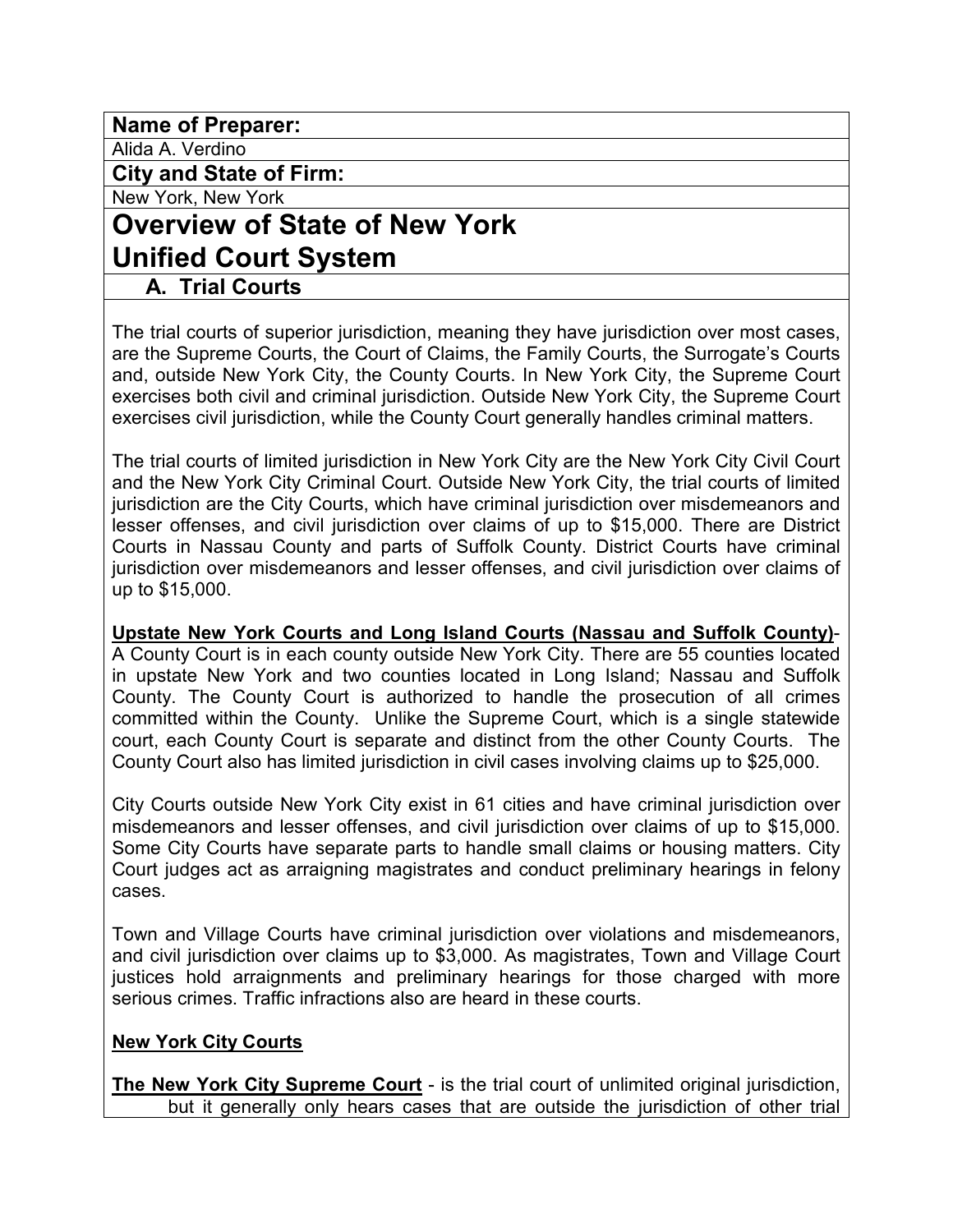courts of more limited jurisdiction. It exercises civil jurisdiction and jurisdiction over felony criminal cases. The Civil Practice Laws and Rules ("CPLR") is the main source of procedural rules in the Supreme Court. Part 202 of the Uniform Court Rules provides further procedural detail for practice in the Supreme and County courts).

**The Family Court** - hears matters involving children and families. Its jurisdiction includes: custody and visitation, support, family offense (domestic violence), persons in need of supervision, juvenile delinquency, child protective proceedings (abuse and neglect), foster care approval and review, termination of parental rights, adoption and guardianship.

**The Surrogate's Court** - hears cases involving the affairs of decedents, including the probate of wills and the administration of estates, and adoptions.

**The Civil Court of the City of New York** - has jurisdiction over civil cases involving claims up to \$25,000 and other civil matters referred to it by the Supreme Court. It includes a small claims part for claims not exceeding \$5,000 and a housing part for residential landlord-tenant matters and housing code violations.

**The Criminal Court of the City of New York** - has jurisdiction over misdemeanors and violations. Judges of the Criminal Court also act as arraigning magistrates and conduct preliminary hearings in felony cases.

## **B. Appellate Courts**

The Appellate Courts hear and determine appeals from the decisions of the Trial Courts. The Appellate Courts include the Court of Appeals (the highest Court in the State), the Appellate Divisions of the Supreme Court, the Appellate Terms of the Supreme Court, and the County Courts acting as Appellate Courts in the Third and Fourth Judicial Departments. An appeal cannot be taken from anything other than an Order or a Judgment made by a Judge.

**The Court of Appeals**- The Court of Appeals, New York State's highest court, located in Albany, New York, is composed of a Chief Judge and six Associate Judges, each appointed to a 14-year term. The Court articulates statewide principles of law and generally focuses on broad issues of law as distinguished from individual factual disputes.

**Appellate Divisions**- There are four Appellate Divisions of the Supreme Court, one in each of the State's four Judicial Departments. Each justice is a Supreme Court justice whom the Governor has elevated. Appellate Division justices sit in panels of five. Four justices are required for a quorum.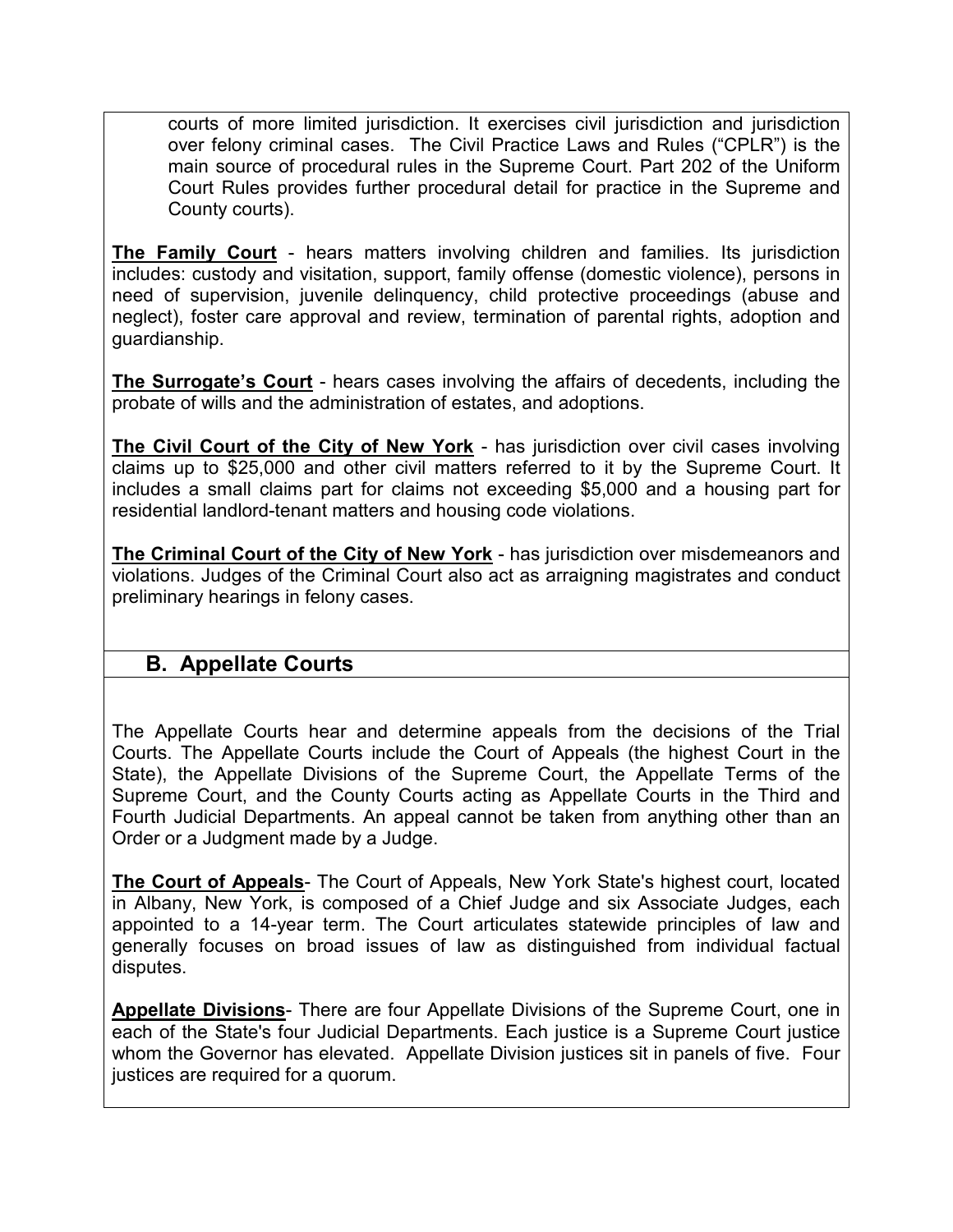The Appellate Division resolves appeals from judgments or orders of the superior courts of original jurisdiction in civil and criminal cases, and reviews civil appeals taken from the Appellate Terms and the County Courts acting as appellate courts.

**Appeal from Lower Courts**- Appellate Terms of the Supreme Court have been established in the First and Second Departments to hear appeals from civil and criminal cases originating in the Civil and Criminal Courts of the City of New York. The court consists of three to five (usually three) Supreme Court justices assigned to hear appeals from certain lower courts. In the Second Department, the Appellate Terms also have jurisdiction over appeals from civil and criminal cases originating in District, City, Town and Village Courts. The County Courts in the Third and Fourth Departments (although primarily trial courts), hear appeals from cases originating in the City, Town and Village Courts.

**Bond Requirement**- An appeal does not stay (stop) the execution of a judgment. To stay the enforcement of a money judgment either an "Undertaking" by bond or certified check or an Order from the Appellate Term of the Supreme Court is required. In most cases involving a private litigant and money damages, the appellant's attorney must serve an undertaking upon opposing counsel in order to obtain a stay. When served along with the notice of appeal, or with an affidavit of intention to move for permission to appeal if the appeal is not as of right, that undertaking automatically stays enforcement of the judgment or order. *See* CPLR 5519(a)(2) and Article 25. An undertaking usually consists of an appeal bond obtained from an insurance company, which will guarantee that the appellant will pay if he or she loses the appeal. The insurance company will require the appellant to put up collateral to secure the bond, usually liquid collateral, such as a bank book or money market account. Even then, the collateral must often be for 120% of the amount of the bond.

If appellants are not entitled to an automatic stay pending the decision from the appeal pursuant to CPLR 5519(a), they may apply for a court-ordered stay. CPLR 5519(c). "Neither a discretionary stay nor an automatic stay under CPLR 5519 stays all proceedings in the action; it stays only proceedings to enforce the order or judgment appealed from." *Baker v. Board of Educ. of West Irondequoit School Dist.*, 152 A.D.2d 1014, 544 N.Y.S.2d 258, 55 Ed. Law Rep. 221 (4th Dep't 1989) (citations omitted). In particular, the stay does not stay the trial of the action. *Baker v. Board of Educ. of West Irondequoit School Dist.*, 152 A.D.2d 1014, 544 N.Y.S.2d 258, 55 Ed. Law Rep. 221 (4th Dep't 1989).

### **Procedural**

.

#### **A. Venue**

The venue rules of Article 5 of the CPLR determine which of the counties is proper for the particular Supreme Court action. Venue rules are needed only for courts with territorial subdivisions. The county courts have none and therefore Article 5 does not apply, nor does it apply in the lower courts (City, Town and Village).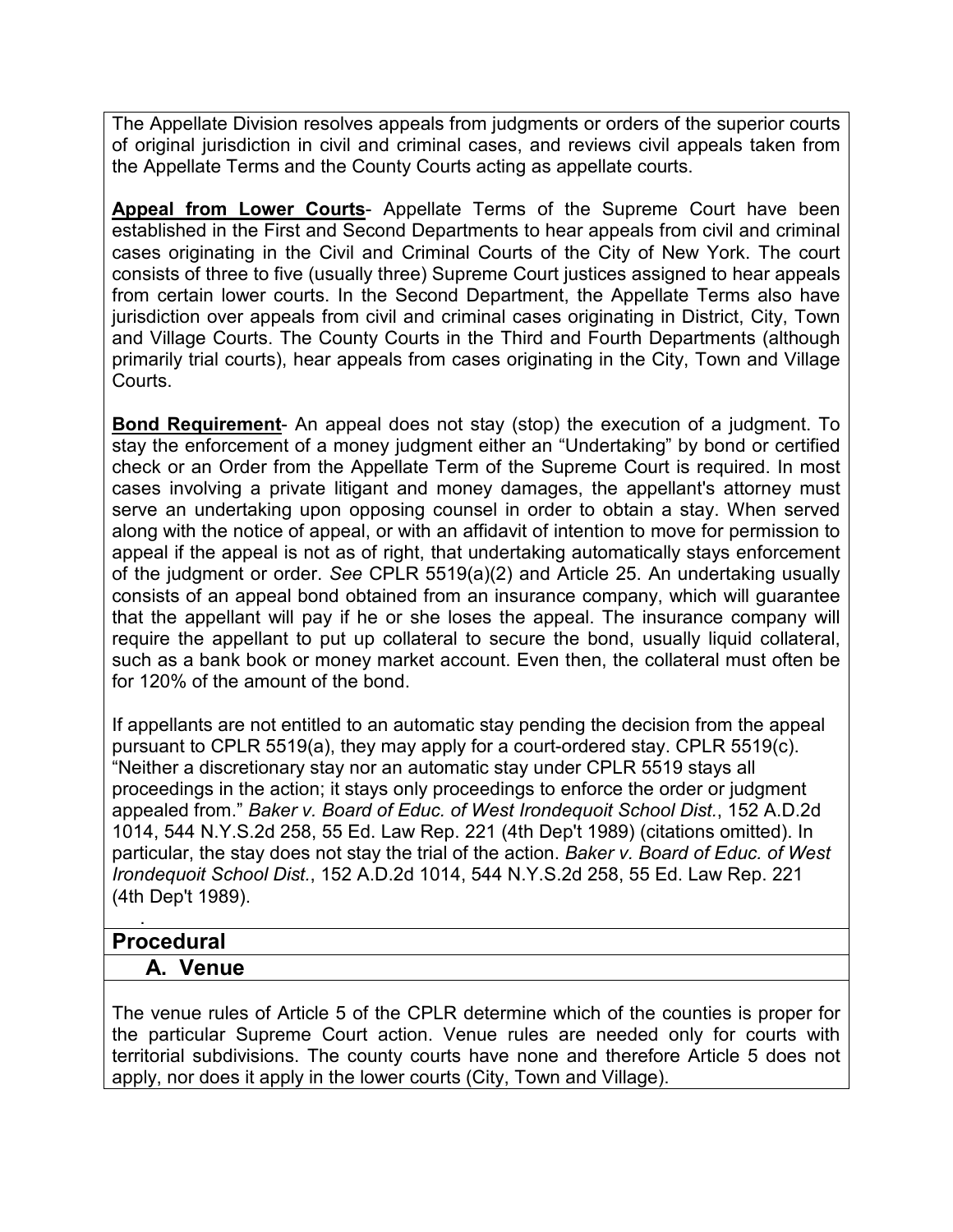**Criminal Procedure -** The venue for criminal proceedings is governed by the Criminal Procedure Law section, which places proper venue for a criminal trial in the county in which the offense was committed or planned to be committed. If the offense produced a result, the county where the result occurred is the appropriate venue. For example, in a homicide, the county where the body was found may be the designated venue.

**Civil Procedure –** Pursuant to Article 5 of the CPLR, venue in a civil action is the county where one of the parties resides. If neither party resides in the state, the plaintiff determines the venue. When the action stems from a consumer credit transaction, the venue is determined by the residence of the defendant. If the defendant is a corporation, its residence is the location of its main office in New York.

### **CPLR § 503. Venue based on residence -**

**(a) Generally**. Except where otherwise prescribed by law, the place of trial shall be in the county in which one of the parties resided when it was commenced; or, if none of the parties then resided in the state, in any county designated by the plaintiff. A party resident in more than one county shall be deemed a resident of each such county.

**(b) Executor, administrator, trustee, committee, conservator, general or testamentary guardian, or receiver** - An executor, administrator, trustee, committee, conservator, general or testamentary guardian, or receiver shall be deemed a resident of the county of his appointment as well as the county in which he actually resides.

**(c) Corporation -** A domestic corporation, or a foreign corporation authorized to transact business in the state, shall be deemed a resident of the county in which its principal office is located; except that such a corporation, if a railroad or other common carrier, shall also be deemed a resident of the county where the cause of action arose.

#### **(d) Unincorporated association, partnership, or individually-owned**

 **business -** A president or treasurer of an unincorporated association, suing or being sued on behalf of the association, shall be deemed a resident of any county in which the association has its principal office, as well as the county in which he actually resides. A partnership or an individually-owned business shall be deemed a resident of any county in which it has its principal office, as well as the county in which the partner or individual owner suing or being sued actually resides.

**(e) Assignee -** In an action for a sum of money only, brought by an assignee other than an assignee for the benefit of creditors or a holder in due course of a negotiable instrument, the assignee's residence shall be deemed the same as that of the original assignor at the time of the original assignment.

**(f) Consumer credit transaction -** In an action arising out of a consumer credit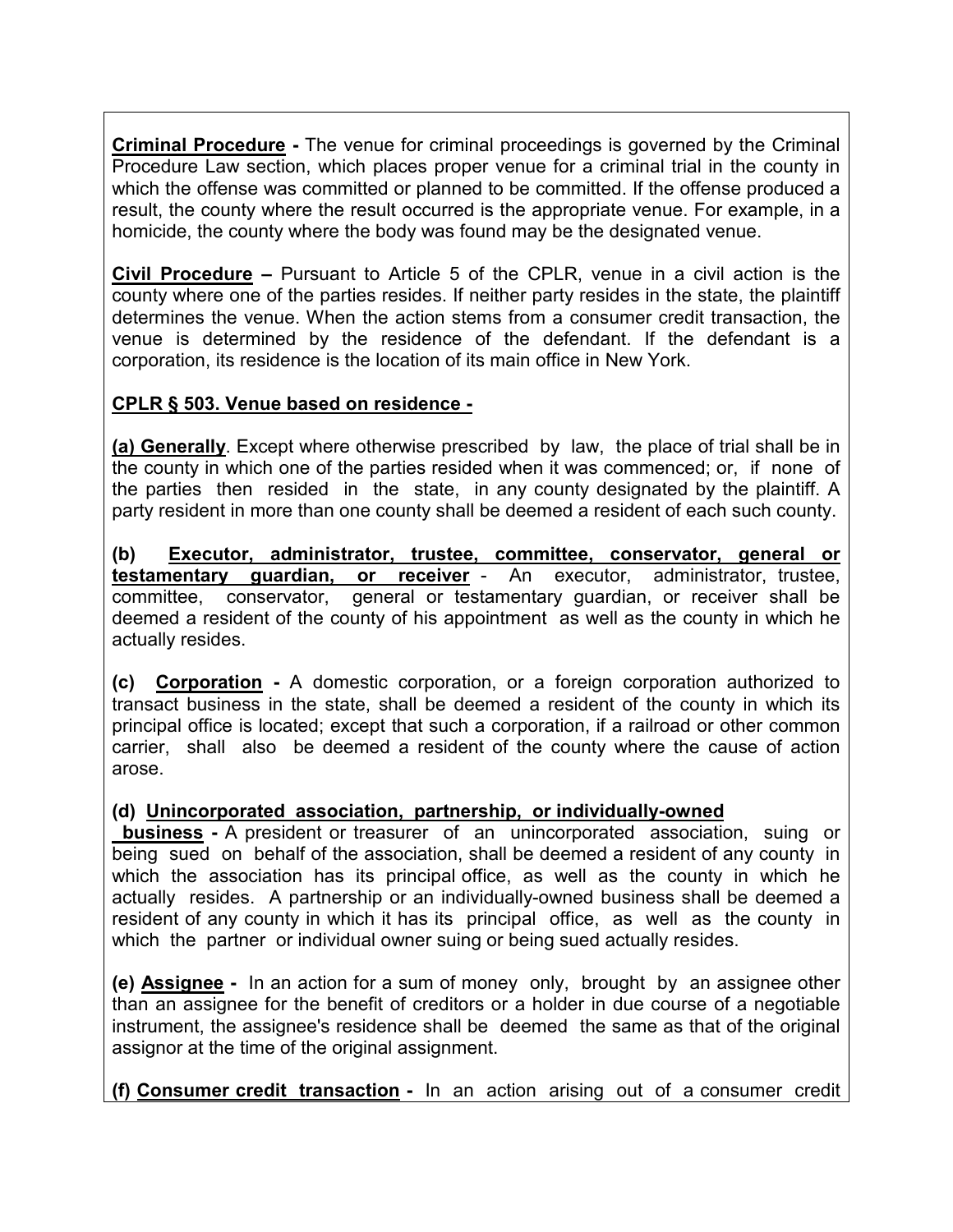transaction where a purchaser, borrower or debtor is a defendant, the place of trial shall be the residence of a defendant, if one resides within the state or the county where such transaction took place, if it is within the state, or, in other cases, as set forth in subdivision (a).

**CPLR § 507. Real property actions -** The place of trial of an action in which the judgment demanded would affect the title to, or the possession, use or enjoyment of, real property shall be in the county in which any part of the subject of the action is situated.

**CPLR § 509. Venue in county designated -** Notwithstanding any provision of this article, the place of trial of an action shall be in the county designated by the plaintiff, unless the place of trial is changed to another county by order upon motion, or by consent as provided in subdivision (b) of rule 511.

## **B. Statute of Limitations**

A statute of limitations is a law which places a time limit on pursuing a legal remedy in relation to wrongful conduct. After the expiration of the statutory period, unless a legal exception applies, the injured person loses the right to file a lawsuit seeking money damages or other relief.

The statute of limitations begins to run upon the "accrual" of the cause of action. A claim typically accrues when the injury is suffered. There are, however, exceptions to this rule.

#### **The Discovery Rule -**

When it is not reasonably possible for an injured person to discover the cause of an injury, or even to know that an injury has occurred, until considerably after the act which causes the injury, the "discovery rule" permits a suit to be filed within a certain period of time after the injury is discovered, or reasonably should have been discovered.

### **Tolling of the Statute of Limitations -**

The statute of limitations may be tolled for several reasons including: minority (the victim of the injury was a minor at the time the injury occurred), mental incompetence (the victim of the injury was not mentally competent at the time the injury occurred), and the defendant's bankruptcy (the "automatic stay" in bankruptcy ordinarily tolls the statute of limitations until such time as the bankruptcy is resolved or the stay is lifted). Under New York law, a minor ordinarily has 3 years from the date of his or her eighteenth birthday to commence litigation. However, for medical malpractice actions, the statute of limitations cannot be extended for more than 10 years from the date of the act or omission giving rise to the injury.

**Contracts**- Contract based actions must be filed within 6 years from the date of breach.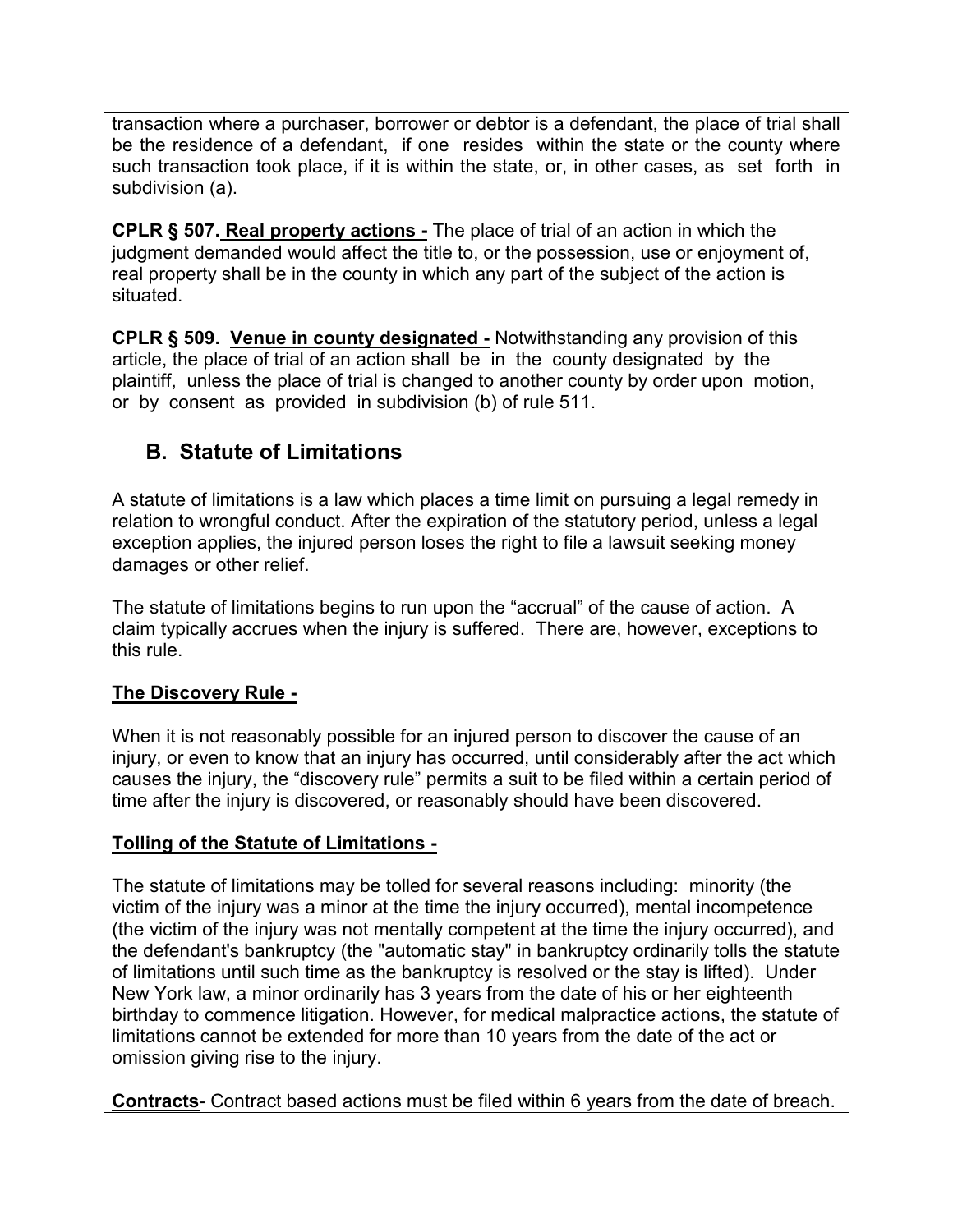The contract, however, may specify an agreed upon shortened statute of limitations.

**Defamation**- These types of actions must be filed within 1 year from the date of the defamatory statement.

**Fraud** - Actions based on fraud must be filed within 6 years from the date of injury.

**Injury to Personal Property** - These types of actions must be filed within 3 years from the date of injury.

**Libel-Slander-Defamation** - These types of actions must be filed within 1 year from the date of the defamatory statement.

**Intentional Torts**- These types of actions must be filed within 1 year of the date of injury.

**Judgments**- These types of actions must be filed within 10 years of entry of that judgment by the county clerk.

**Medical Malpractice** - All actions against medical professionals must be filed within 2 years and 6 months from the date when the injury occurred, or within 2 years 6 months of the date the injury was, or should have been, discovered. If the injured party is a minor, the statute of limitations is 3 years from the date of the minor's  $18<sup>th</sup>$  birthday (excluding wrongful death cases). If the injured person is continuously treating with the allegedly negligent doctor to remedy a known injury for allegedly negligent treatment, the statute of limitations is tolled until such treatment ceases. If a foreign object is left inside a patient, the statute of limitations is 2 years and six months following the occurrence, or 1 year after discovering the foreign object, whichever comes first.

**Personal Injury Actions**- Must be filed within 3 years from the date of the injury.

**Product Liability** - Product liability actions must be filed within 3 years from the date of the injury, or in instances where the injury is not immediately apparent, within 3 years from the date the injury was, or should reasonably have been, discovered.

**Wrongful Death** - Wrongful death actions must be filed within 2 years of the date of death.

### **C. Time for Filing an Answer**

The time allotted to file an answer is either 20 or 30 days, depending on how the summons is served:

• 20 days - if the summons was delivered to defendant by personal (in hand) delivery • 30 days - if the summons was delivered to defendant by any other method.

Parties may stipulate to extend the time to answer.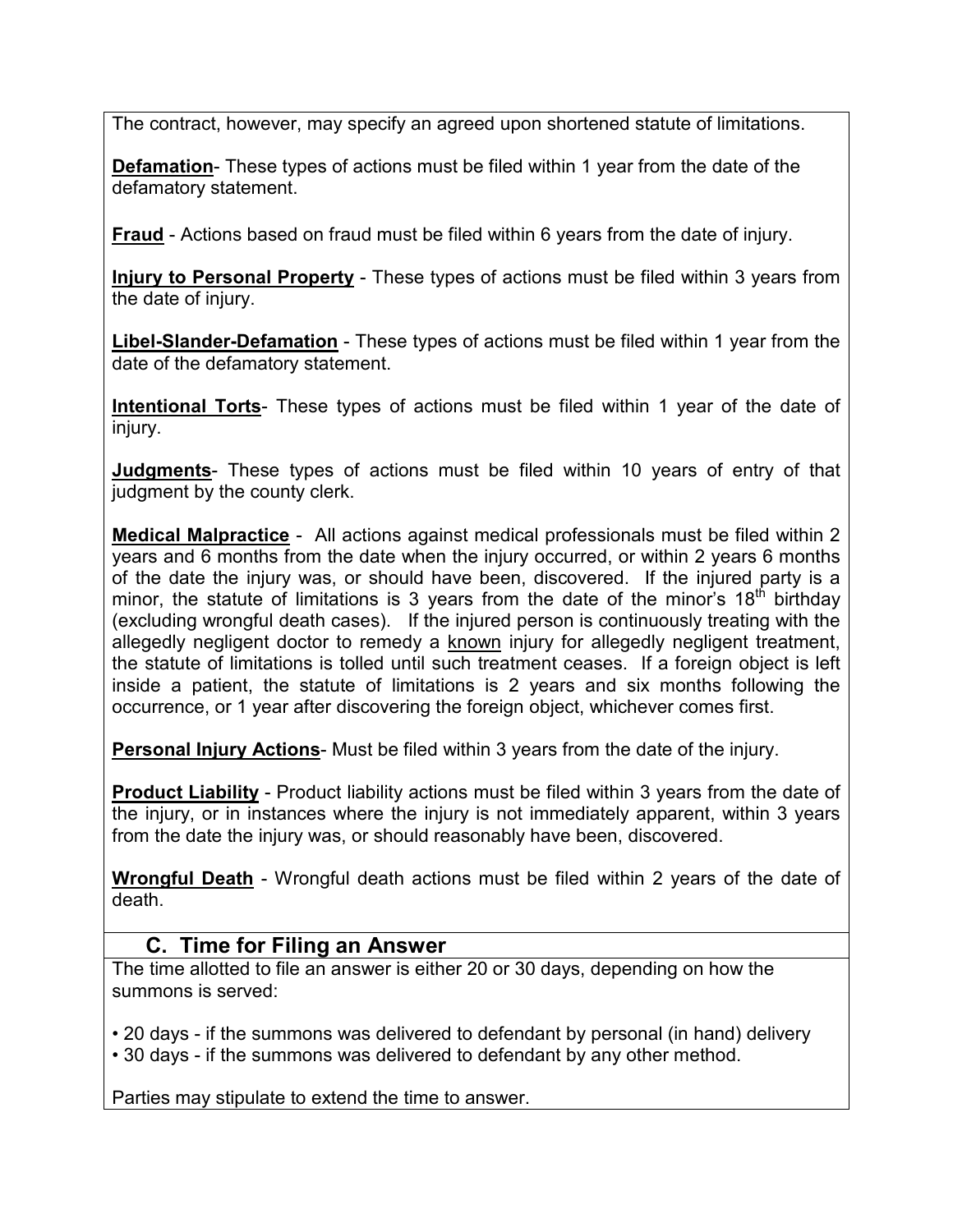## **D. Dismissal Re-Filing of Suit**

A plaintiff may file a voluntary discontinuance on notice at any time before a responsive pleading is received or before 20 days have passed (whichever is earlier). *See* CPLR § 3217(a)(1). This discontinuance is deemed to be without prejudice unless a suit was filed for the same cause of action once before and also discontinued by any means. A plaintiff cannot voluntarily discontinue and re-file an action more than once.

A plaintiff may also seek leave to discontinue an action, but the terms of the discontinuance (i.e. with or without prejudice) shall be determined by the court. *See* CPLR § 3217(b).

CPLR § 205(a) provides a savings clause for actions dismissed for certain reasons, even if the statute of limitations has run. For example, in New York, a "proposed" administrator lacks capacity to sue on behalf of its decedent. If the matter is dismissed for this reason, even if in the interim the statute of limitations has run (provided the original suit would have been timely if the administrator were properly named), the plaintiff's properly named and appointed administrator has six months to recommence the lawsuit.

### **Liability**

### **A. Negligence**

As in most other jurisdictions, negligence in New York is comprised of four elements: duty, breach of that duty, proximate cause, and resulting injury. A plaintiff must establish each element to recover in a negligence action.

New York is a "pure comparative negligence" state. In other words, there is no limit placed on the amount of fault that can be assigned to a plaintiff that would prevent him or her from recovering damages. For example, if a plaintiff is found to be 75% comparatively negligent for an accident, that plaintiff will still recover 25% of the damages from the defendant.

## **B. Negligence Defenses**

**Assumption of the Risk** – In the absence of an express prior written wavier/release from future liability, this affirmative defense has been strictly limited to sporting or recreational activities in which participants consent to those commonly appreciated risks which are inherent in, and arise out of, the nature of the sport generally, and flow from such participation. *See, e.g. Trupia v. Lake George Central School Dist.*, 14 N.Y.3d 392 (2010).

This defense may also be available in non-sporting cases, where a defendant procures from plaintiff a written and signed statement that plaintiff assumes the risks of an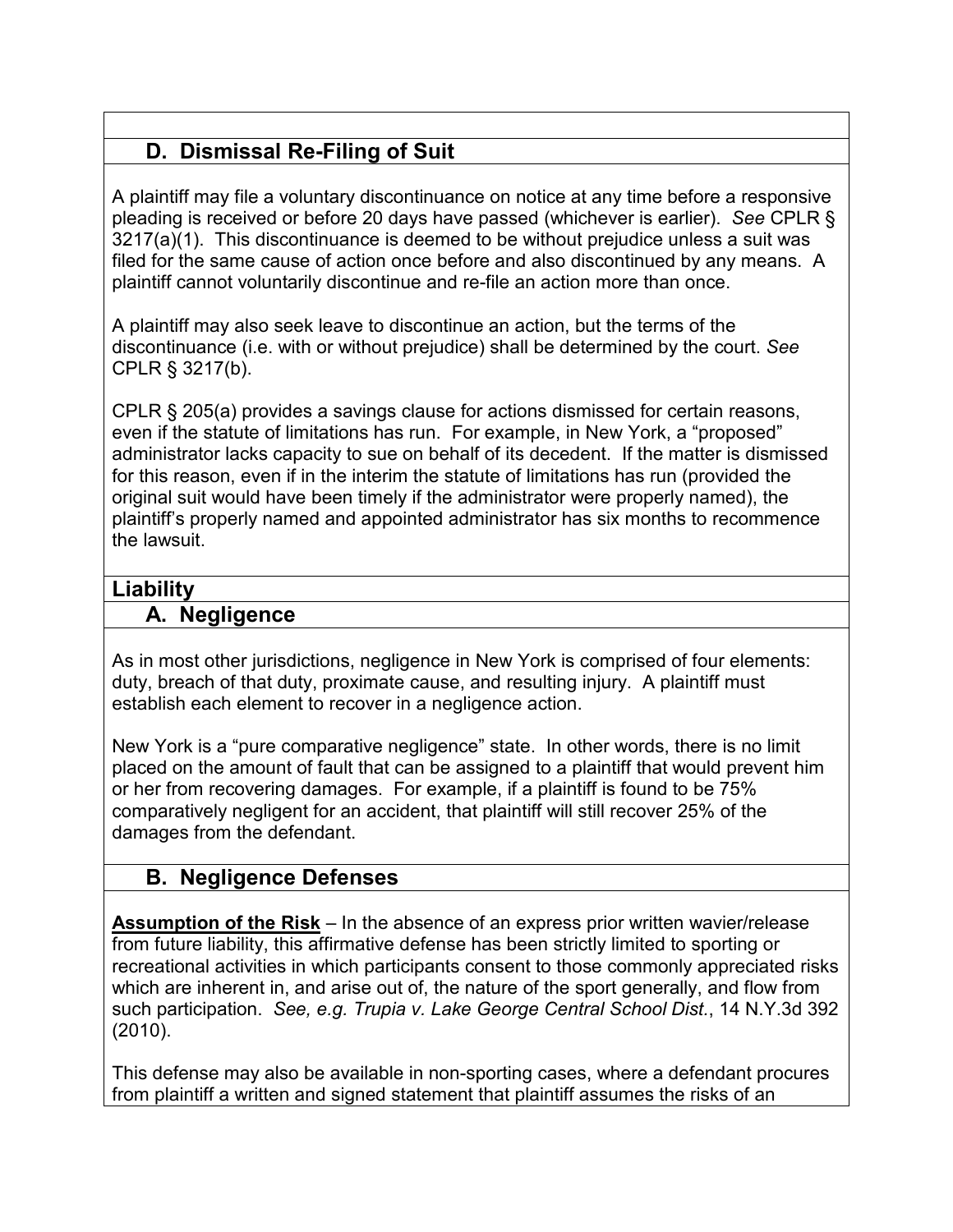activity. This waiver/release must be explicit and some courts have held that it must contain the word "negligence" in order to be enforceable.

**Last Clear Chance** – This doctrine does not apply in New York State subsequent to the adoption of comparative negligence (abrogating the contributory negligence doctrine) in 1975. Comparative negligence is discussed in detail below.

**Emergency Doctrine** – This defense is a question of fact for a jury as to whether a person is faced with a "sudden and unexpected" circumstance. If a jury finds that the actions taken by the defendant were reasonable and prudent in the context of the sudden and unexpected circumstance, the defendant will not be found negligent.

**Unavoidable Accident Doctrine** – Similar to the emergency doctrine, an unavoidable accident is an occurrence which is not intended and could not have been foreseen or prevented by the exercise of reasonable caution.

## **C. Gross Negligence, Recklessness, Willful and Wanton Conduct**

**Gross Negligence** - Gross negligence occurs when a defendant's conduct reaches the level of either intentional wrongdoing or reckless indifference to the rights of others. Gross negligence may entitle a plaintiff to punitive damages.

**Recklessness** – N/A. This is not a separate measure of breach of duty in tort cases in New York, and is only used in conjunction with gross negligence, as defined above.

**Willful and Wanton Conduct** - N/A. This is not a separate measure of breach of duty in tort cases in New York, and is only used in conjunction with gross negligence, as defined above.

## **D. Negligent Hiring and Retention**

This cause of action requires an allegation that the employer knew or should have known of the employee's propensity for the conduct which caused the injury. This is infrequently sustained in New York. Employers generally have no duty to conduct background checks or criminal record searches for prospective employees.

## **E. Negligent Entrustment**

The owner or possessor of a dangerous instrument is under a duty to entrust it only to a responsible person whose use does not create an unreasonable risk of harm to others. The basis of this liability hinges upon the level of knowledge the supplier of the instrument has or should have about the entrustee's propensity to use the instrument in a dangerous fashion.

### **F. Dram Shop**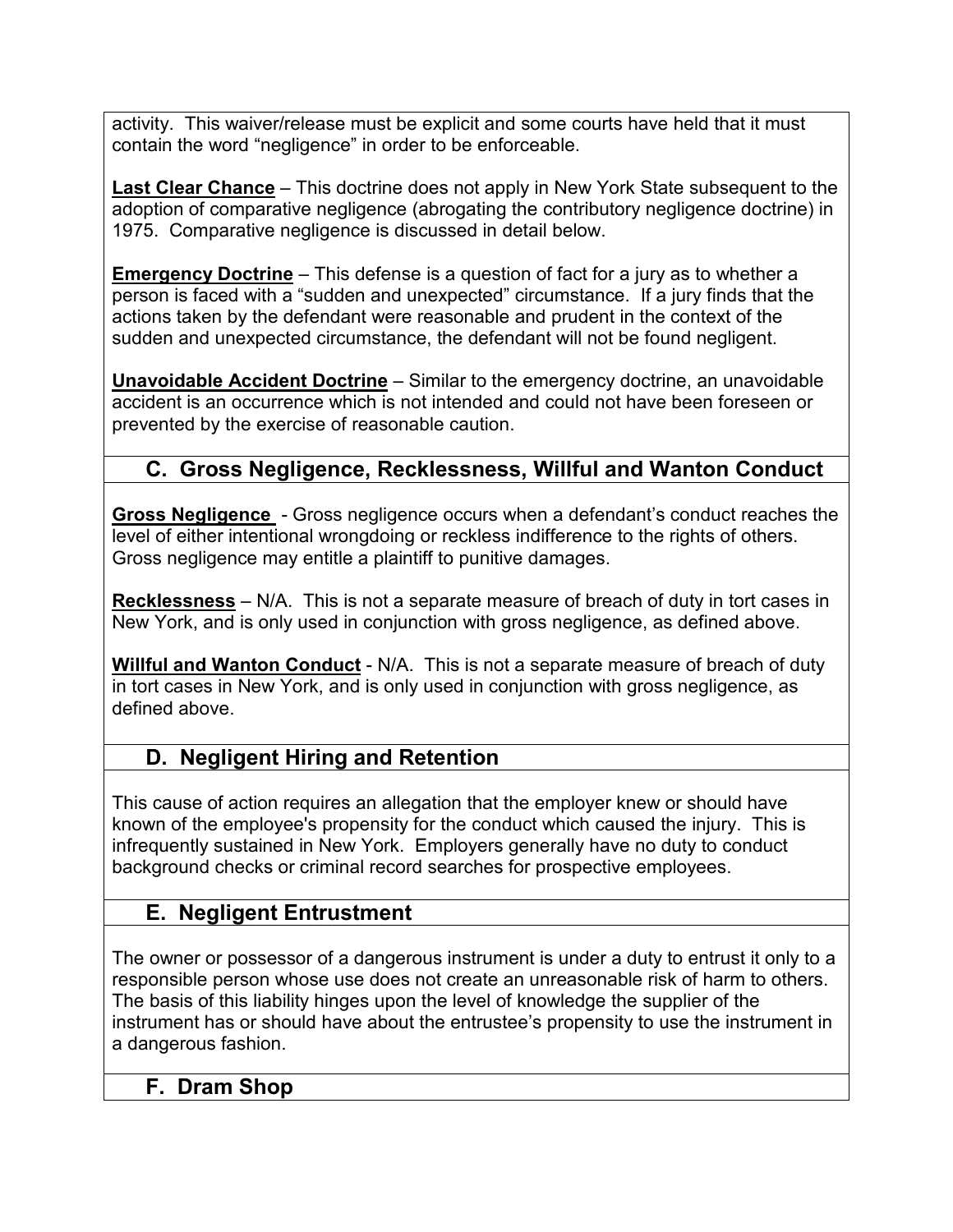A bar or restaurant commits a Dram Shop violation when it serves alcohol to an underage patron or it serves alcohol to a patron who is already visibly intoxicated. The bar or restaurant will be liable where it commits such a violation and the patron, as a result of being intoxicated, injures a third-party. A bar or restaurant will be liable for underage service even where it had no reason to believe the patron was underage.

## **G. Joint and Several Liability**

In most instances, a party that is found even 1 percent negligent relative to other tortfeasors will be jointly and severally liable for all of the plaintiff's pecuniary damages, including lost wages, medical expenses, etc. Pursuant to CPLR Article 16, however, only those defendants found 50 percent or more responsible will be jointly and severally liable for the plaintiff's non-economic damages, such as pain and suffering.

There are numerous exceptions to this rule pursuant to both Article 16 and other statutes. For example, car accident cases generally will involve complete joint and several liability for a tortfeasor. Other statutes, such as Labor Law 240(1), will also impose strict liability on a defendant in certain circumstances.

## **H. Wrongful Death and/or Survival Actions**

There is no common law wrongful death cause of action in New York. Such actions are governed by the New York Estates Powers and Trusts Law. Under this law, damages are limited to 1) pecuniary loss; 2) post-impact conscious pain and suffering; and 3) preimpact terror.

There are not separate causes of action for wrongful death and survival actions. One of the elements, as discussed below, of a wrongful death action is the survival of distributees who suffered a pecuniary loss.

**Wrongful Death** - To succeed on an action to recover damages for wrongful death, the plaintiff must prove the following elements: (1) the death of a human being born alive; (2) a wrongful act, neglect or default of the defendant by which the decedent's death was caused, provided the defendant would have been liable to the deceased had death not ensued; (3) the survival of distributees who suffered pecuniary loss by reason of the death of decedent; and (4) the appointment of a personal representative of the decedent.

## **I. Vicarious Liability**

An employer is generally vicariously liable for its employee's negligent or intentional acts if those acts are committed within the scope of employment, and the conduct is generally foreseeable and a natural consequence of said employment.

An owner of a motor vehicle is vicariously liable for any negligent acts committed by an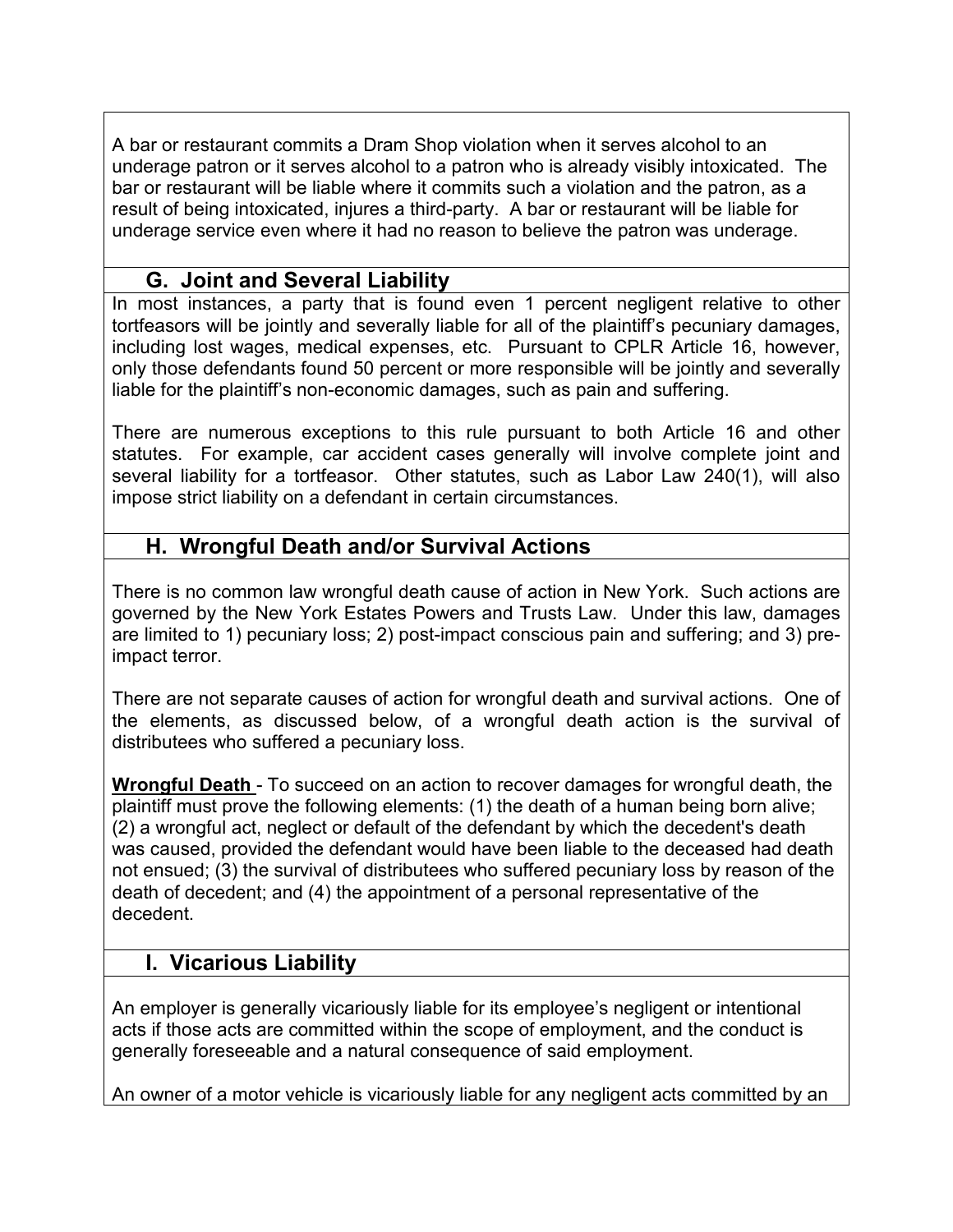operator of that motor vehicle as long as the operator had the consent of the owner to use the vehicle.

With regard to vicarious liability in trucking cases, New York has generally adopted the Federal Motor Carrier Safety Regulations. In other words, strict placard liability is no longer the standard. Instead, courts evaluate the intent of the parties. If a trucking company terminates a lease or that lease expires, but despite diligent efforts have been unable to retrieve their placards from the driver, the trucking company will generally not be found strictly liable even if their placards were displayed on the truck at the time of the loss. *See, e.g.*, *Davis v Rajbar*, 266 A.D.2d 828 (4th Dept. 1999).

With regard to construction site injuries, vicarious liability may be imposed under Labor Law Sections 240(1) (the "Scaffold Law") and 241(6) (which deals with Industrial Code Violations). Section 240(1) imposes strict liability on an owner of property (unless the property is a single or two family dwelling) or general contractor who fails to provide proper safety equipment in elevation-related injuries (such as those involving falls from ladders or scaffolding). Section 241(6) imposes liability on the owner or general contractor where there was a violation of a specific safety rule of the Industrial Code by a contractor. A violation of 241(6) is only some evidence of negligence and does not constitute negligence as a matter of law.

## **J. Exclusivity of Workers' Compensation**

In New York, the Workers' Compensation law is designed to be the exclusive remedy of persons injured while functioning within the scope of their employment. Such an injured person generally may not maintain a lawsuit against either his employer or a co-worker. Exceptions to this exclusivity rule include when an employer or co-employee's conduct that caused the injury was intentional or when the employer fails to procure or maintain workers' compensation insurance.

A defendant may bring a third-party action against the plaintiff's employer only where the plaintiff suffered a "grave injury" or when "the employer 'expressly agreed' to indemnify the claimant." *Tonking v. Port Auth. of New York & New Jersey*, 3 N.Y.3d 486, 490, 821 N.E.2d 133, 136 (2004). Pursuant to section 11 of the Workers' Compensation law, a grave injury consists of: "death, permanent and total loss of use or amputation of an arm, leg, hand or foot, loss of multiple fingers, loss of multiple toes, paraplegia or quadriplegia, total and permanent blindness, total and permanent deafness, loss of nose, loss of ear, permanent and severe facial disfigurement, loss of an index finger or an acquired injury to the brain caused by an external physical force resulting in permanent total disability."

This rule applies only to a plaintiff's employer or coworker. A plaintiff may maintain a lawsuit against any other negligent or responsible party even where the plaintiff may not sue his or her employer or coworker.

## **Damages**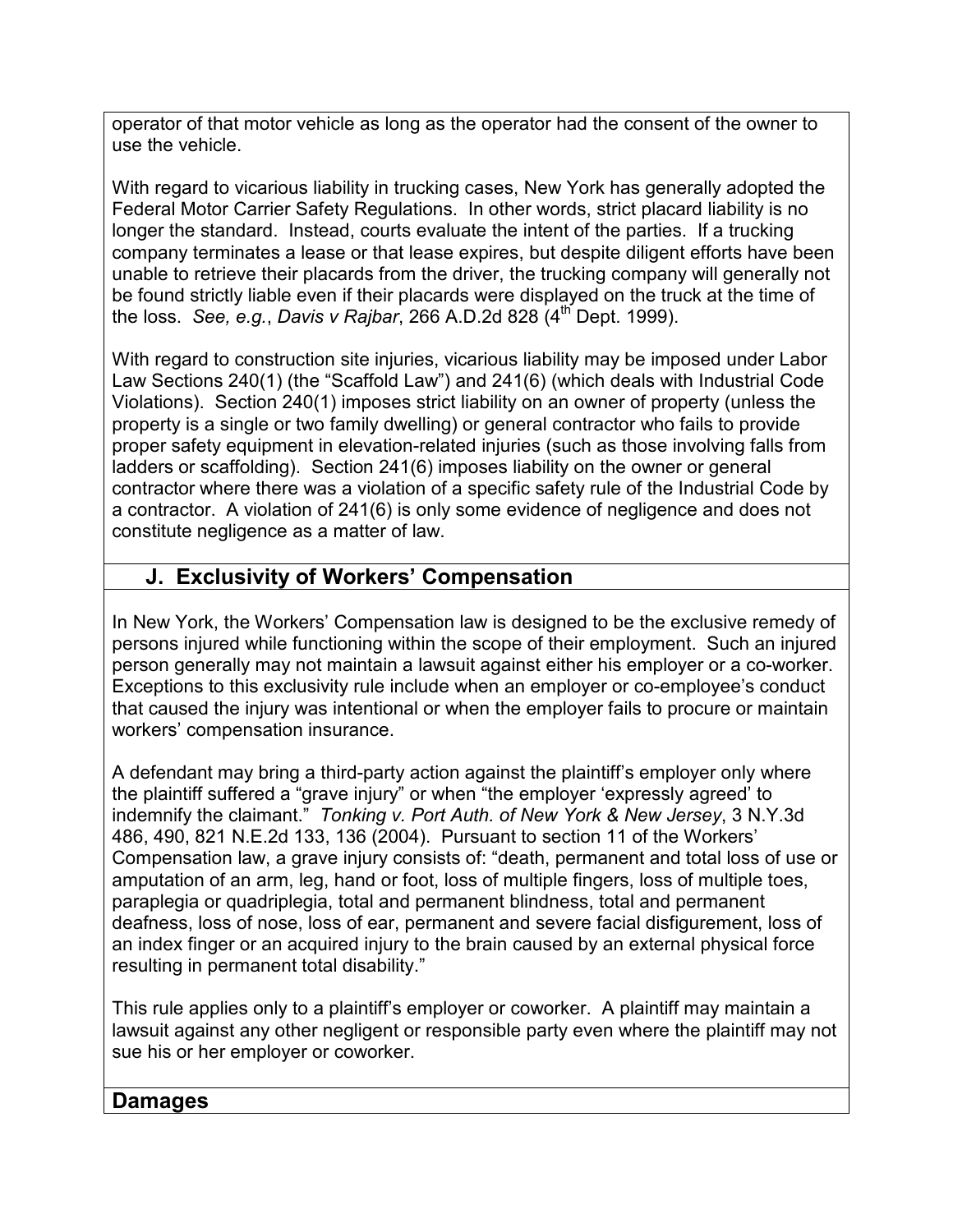## **A. Statutory Caps on Damages**

There are no statutory caps on damages in New York. Any party may challenge at the trial court level and on appeal, a damages award or lack thereof that "deviates materially from what would be reasonable compensation."

## **B. Compensatory Damages for Bodily Injury**

The judge in a case will generally use the New York Pattern Jury Instructions to instruct a jury prior to its deliberations. These instructions, however, do not have specific guidelines as to what different injuries are worth and the jury is instructed to use its common sense and experience, along with considering the evidence presented at trial, to determine a verdict award. Attorneys for each party may suggest an amount for each item of damages to be considered by the jury. Generally, the Appellate Division will modify an award to the extent the Appellate Division finds a damages finding to be unreasonable.

## **C. Collateral Source**

Plaintiff cannot recover for economic loss that has been compensated by a collateral source, such as health insurance, no-fault payments, or worker's compensation. However, workers' compensation and Medicare/Medicaid must assert a lien on any settlement or trial recovery to ensure that they are compensated for payments made on the plaintiff's behalf. Pursuant to CPLR Article 45, charitable donations to a plaintiff are not subtracted from, and play no role in, a jury's damages determination.

## **D. Pre-Judgment/Post-Judgment Interest**

The statutory interest rate in New York is 9%.

Pre-judgment interest from a claim's accrual is typically awarded in breach of contract, wrongful death and certain interference with property cases.

Post-interest judgment begins to accrue on the date that judgment is entered, whether by verdict or motion. For example, if a summary judgment motion is granted to a plaintiff, and plaintiff opts to enter judgment against defendant, interest on any eventual damages award will begin to accrue from the date judgment was entered.

## **E. Damages for Emotional Distress**

**Intentional/Reckless Infliction of Emotional Distress** - This tort has four elements: (i) extreme and outrageous conduct; (ii) intent to cause, or disregard of a substantial probability of causing, severe emotional distress; (iii) a causal connection between the conduct and injury; and (iv) severe emotional distress. The first element—outrageous conduct—serves the dual function of filtering out petty and trivial complaints that do not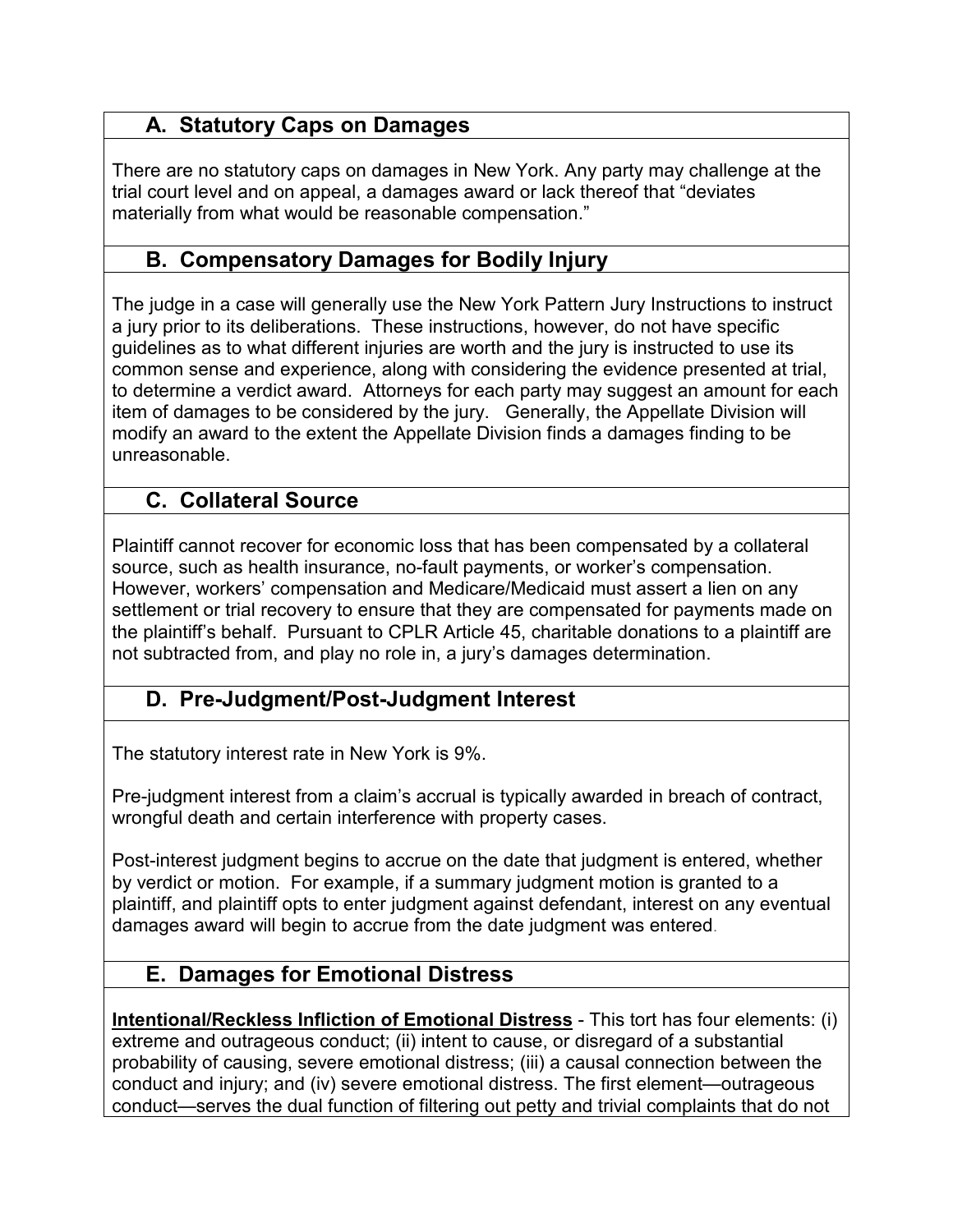belong in court, and assuring that plaintiff's claim of severe emotional distress is genuine. In practice, courts have tended to focus on the outrageousness element, the one most susceptible to determination as a matter of law.

**Negligent Infliction of Emotional Distress** – The elements for an action for negligent infliction of emotional distress are a breach of a duty owed to plaintiff which exposes him or her to an unreasonable risk of bodily injury or death. Physical injury is not a necessary element of a cause of action to recover for negligent infliction of emotional distress. However, such a cause of action must generally be premised upon conduct that unreasonably endangers a plaintiff's physical safety or causes the plaintiff to fear for her own safety.

## **F. Wrongful Death and/or Survival Action Damages**

Damages in a wrongful death action are limited to "just compensation" for the pecuniary injuries resulting from the decedent's death to the persons for whose benefit the action is brought. In every such action, in addition to any other lawful element of recoverable damages, the reasonable expenses of medical aid, nursing and attention incident to the injury causing death and the reasonable funeral expenses of the decedent paid by the distributees, or for the payment of which any distributee is responsible, shall also be proper factors to consider when determining damages.

A wrongful death cause of action is brought not on behalf of the decedent, but rather on behalf of the decedent's dependents and the damages recoverable are not in compensation for the injury sustained by the decedent, but rather for the injuries suffered by the dependents as a result of the decedent's death.

## **G. Punitive Damages**

Punitive damages may be awarded when the fact-finder determines that the defendant's conduct was wanton and reckless or malicious. Punitive damages may be awarded for conduct that represents a high degree of immorality and shows such wanton dishonesty as to imply a criminal indifference to civil obligations. The purpose of punitive damages is not to compensate the plaintiff but to punish the defendant for wanton and reckless or malicious acts and thereby to discourage the defendant and others from acting in a similar way in the future.

An act is malicious when it is done deliberately with knowledge of the plaintiff's rights, and with the intent to interfere with those rights. An act is wanton and reckless when it demonstrates conscious indifference and utter disregard of its effect upon the health, safety and rights of others.

Punitive damages awards must be proportionate to the conduct of the defendant as well as the harm to plaintiff, and must not be grossly excessive such that it would violate due process. When evaluating whether to invalidate a punitive damages award, courts consider the following factors: the degree of reprehensibility; the disparity between the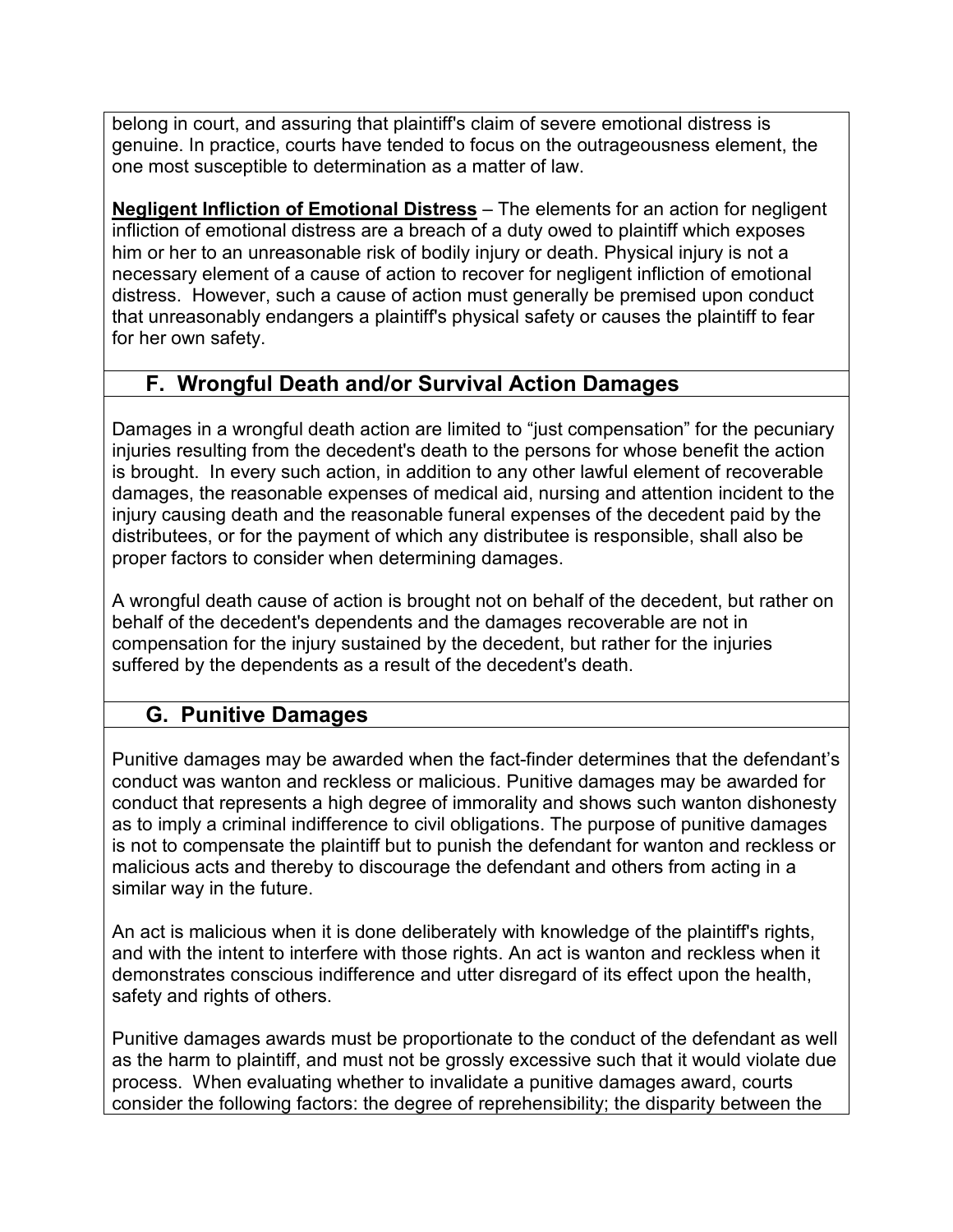harm or potential harm suffered and the punitive damages award; and the difference between this remedy and the civil penalties authorized or imposed in comparable cases.

Punitive damages may not be covered by insurance in New York as a matter of public policy. *Hartford Acc. & Indem. Co. v. Vill. of Hempstead*, 48 N.Y.2d 218, 227, 397 N.E.2d 737 (1979).

## **H. Diminution in Value of Damaged Vehicle**

The general rule in New York is that to calculate damages in an automobile property damage lawsuit, courts must use **either** the diminution of value **or** the cost of repair, whichever is less. There is an exception to this general rule in at least one of the four Appellate Divisions, however. This exception states that where the automobile is one where it is appreciating in value (in this case it was a rare collector's sports car), then the proper calculation of damages was the cost of repair **plus** the diminution of value. *See Franklin Corp. v Prahler*, 91 A.D.3d 49 (4<sup>th</sup> Dept 2011).

## **I. Loss of Use of Motor Vehicle**

. A successful plaintiff is entitled to the reasonable replacement cost, as measured most typically by the rental cost, of a motor vehicle while it is being repaired. This is true even when there is a reserve vehicle that is used in lieu of a rental. Damages in this instance are calculated by citing the prevailing market rate of a rental replacement.

## **Evidentiary Issues**

.

## **A. Preventability Determination**

Under the Federal Motor Carrier Safety Regulations, a carrier who was denied a hazardous materials permit due to its published accident rate may seek to prove that one or more of the accidents was not preventable, and thus should not count against the applying carrier. *See, e.g.*, http://www.fmcsa.dot.gov/safetysecurity/hazmat/CrashPreventability-WebsiteExcerpt.htm

There is no specific case law regarding the preventability of a motor vehicle accident. This would likely be admissible, however, in proving negligence. For example, but for defendant's excessive rate of speed, the accident could have been prevented by the timely application of brakes.

Under New York's "scaffold law," however, in order to prevail, a plaintiff must prove that the accident was one of the sorts of occurrences that the safety devices specifically enumerated under the statute could have prevented. *See, e.g.*, New York Labor Law § 240(a); *Santos v. 304 West 56th Street Realty LLC*, 862 N.Y.S.2d 435 (2008).

## **B. Traffic Citation from Accident**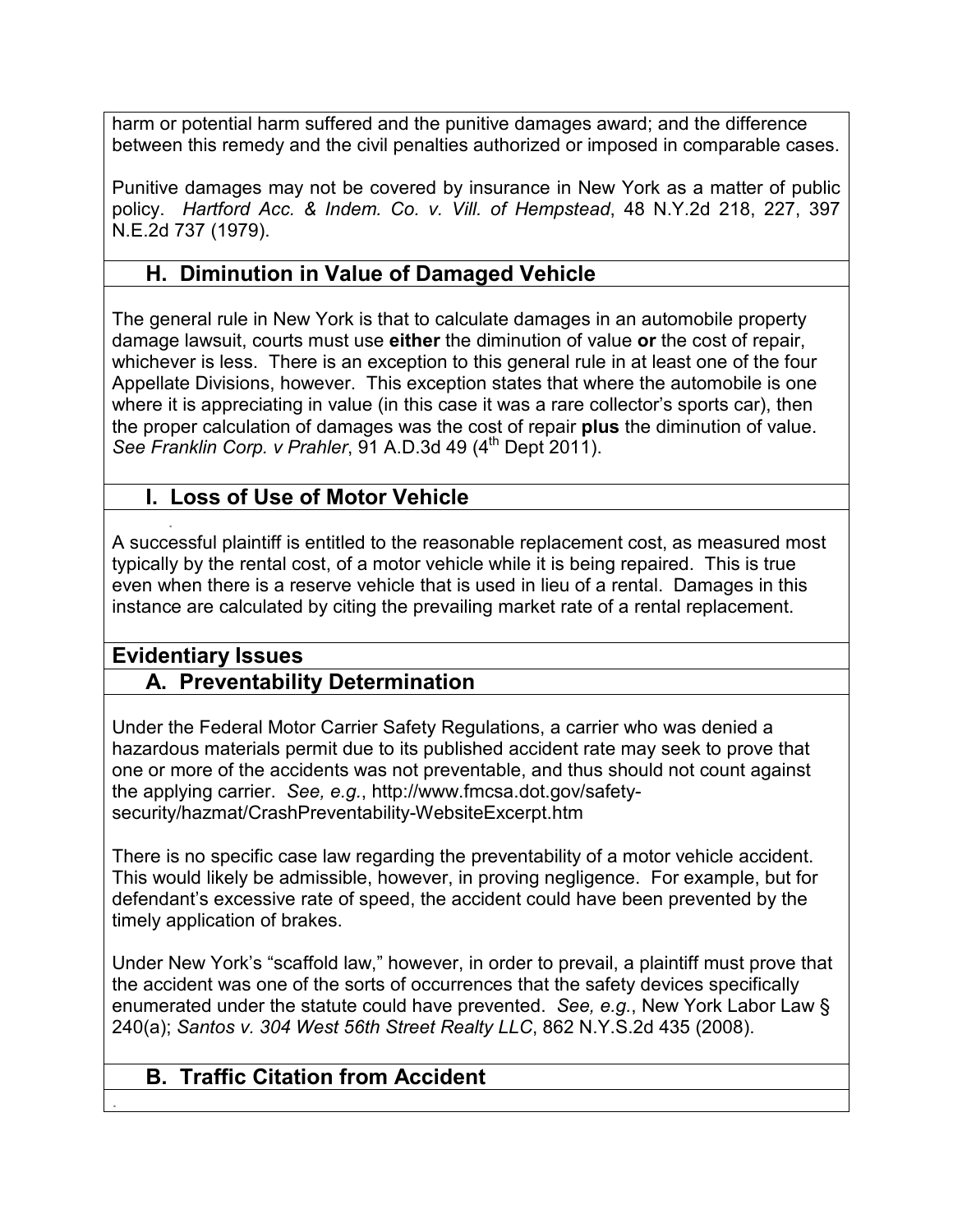If the cited violation is of a state statute, then the ticket is admissible and if proximate cause is proven, this constitutes negligence per se. If the violation is of a local ordinance, including New York City traffic rules, the ticket is admissible and if proximate cause is proven, constitutes "some evidence" to be weighed by the jury when determining negligence. *See* N.Y. Pattern Jury Instructions, §§ 2:26, 2:29.

## **C. Failure to Wear a Seat Belt**

In automobile accident cases, an affirmative defense of non-use or improper use of seatbelts may be asserted. This is a question for a jury to determine if the plaintiff failed to use available seatbelts and if so, the percentage to which this contributed to plaintiff's injury. The damages award must be reduced proportionate to this percentage.

This defense may not be used to argue that but for the failure to use or properly use a seatbelt, plaintiff would not have suffered a "serious injury" (discussed below). It is strictly a question for the jury in the determination of damages.

## **D. Failure of Motorcyclist to Wear a Helmet**

This is admissible evidence to mitigate damages as it violates a New York statute. Expert testimony is required to opine on the causal link between the failure to wear a helmet and the suffering of the injuries alleged in the suit.

## **E. Evidence of Alcohol or Drug Intoxication**

Evidence of blood alcohol content, if in a certified hospital record, is generally admissible under the business records exception to the hearsay rule.

Evidence of intoxication requires expert testimony to opine as to significance of the numerical readings and the effects of the associated level of intoxication.

## **F. Testimony of Investigating Police Officer**

Police officers may testify about their personal knowledge. Police officers may qualify as experts if they meet the same qualifications as any other expert witness and the requirements for admissibility of expert testimony. Specifically, "a predicate for the admission of expert testimony is that its subject matter involve information or questions beyond the ordinary knowledge and experience of the trier of the facts. Moreover, the expert should be possessed of the requisite skill, training, education, knowledge or experience from which it can be assumed that the information imparted or the opinion rendered is reliable." *Matott v. Ward*, 48 N.Y.2d 455 (1979).

## **G. Expert Testimony**

Admissibility of expert evidence is discussed above. The qualifications of an expert,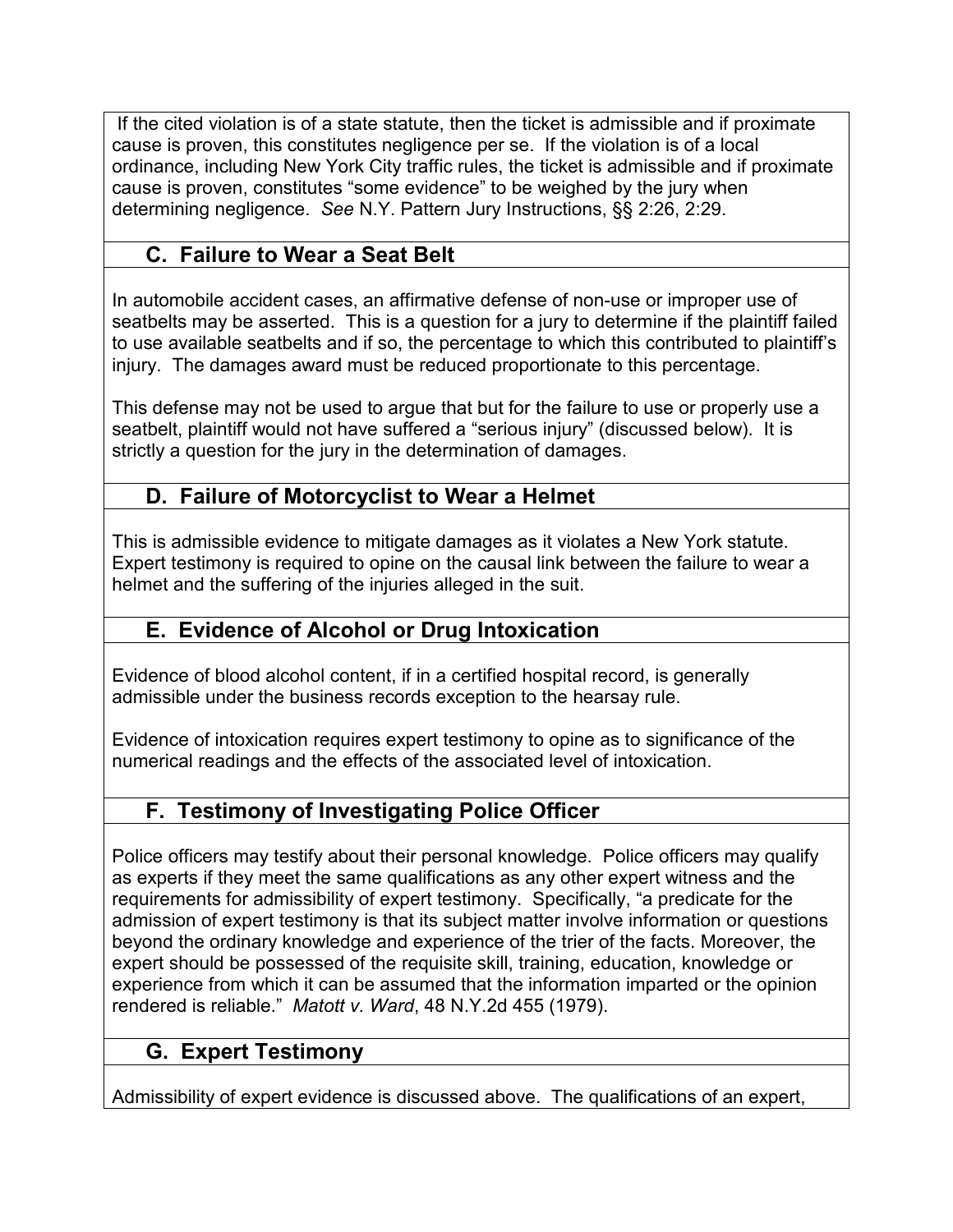generally, are discussed above. More specifically, New York is a *Frye* state. To meet the Frye standard, scientific evidence presented to the court must be interpreted by the court as "generally accepted" by a meaningful segment of the associated scientific community. This applies to procedures, principles or techniques that may be presented in the proceedings of a court case.

## **H. Collateral Source**

A plaintiff is entitled to prove his or her case to a jury with evidence of damages irrespective of any collateral source deduction that may later be made. The CPLR specifically states that a court may deduct the amount of a collateral source payment after the determination of a verdict by a jury.

## **I. Recorded Statements**

With regard to the admissibility of recorded recollection, the court considers the following factors: (1) the witness must be unable or unwilling to testify to the events contained in the memorandum; (2) the witness must have observed the events described therein; (3) the memorandum must have been prepared when knowledge of the contents were fresh in the mind of the witness; (4) the witness must have intended the memorandum to be accurate at the time it was made.

With regard to depositions or prior testimony, any party's deposition may be admissible for any purpose at trial. For any non-party deposition, these are generally admissible if the witness is unavailable at trial and at the non-party deposition all parties were represented with the opportunity to examine the witness. A witness may also be crossexamined with their deposition transcript, particularly if their trial testimony differs from their deposition testimony.

## **J. Prior Convictions**

A witness may be cross-examined with respect to immoral, vicious, or criminal acts which may affect witness' character and show witness to be unworthy of belief, provided inquiry is made in good faith and there is reasonable factual basis for it. *See* CPLR § 4513.

## **K. Driving History**

A driver's DMV abstract that contains his or her driving history may be admissible only if it complies with the requirements of the CPLR regarding authentication of records made by public officers. *See* CPLR § 4540.

Prior accidents are generally not relevant and are excluded. Exceptions in automobile cases are when a prior accident involved injuries to the same body parts as have been allegedly injured in the instant case. In such a case, the prior accident is relevant to the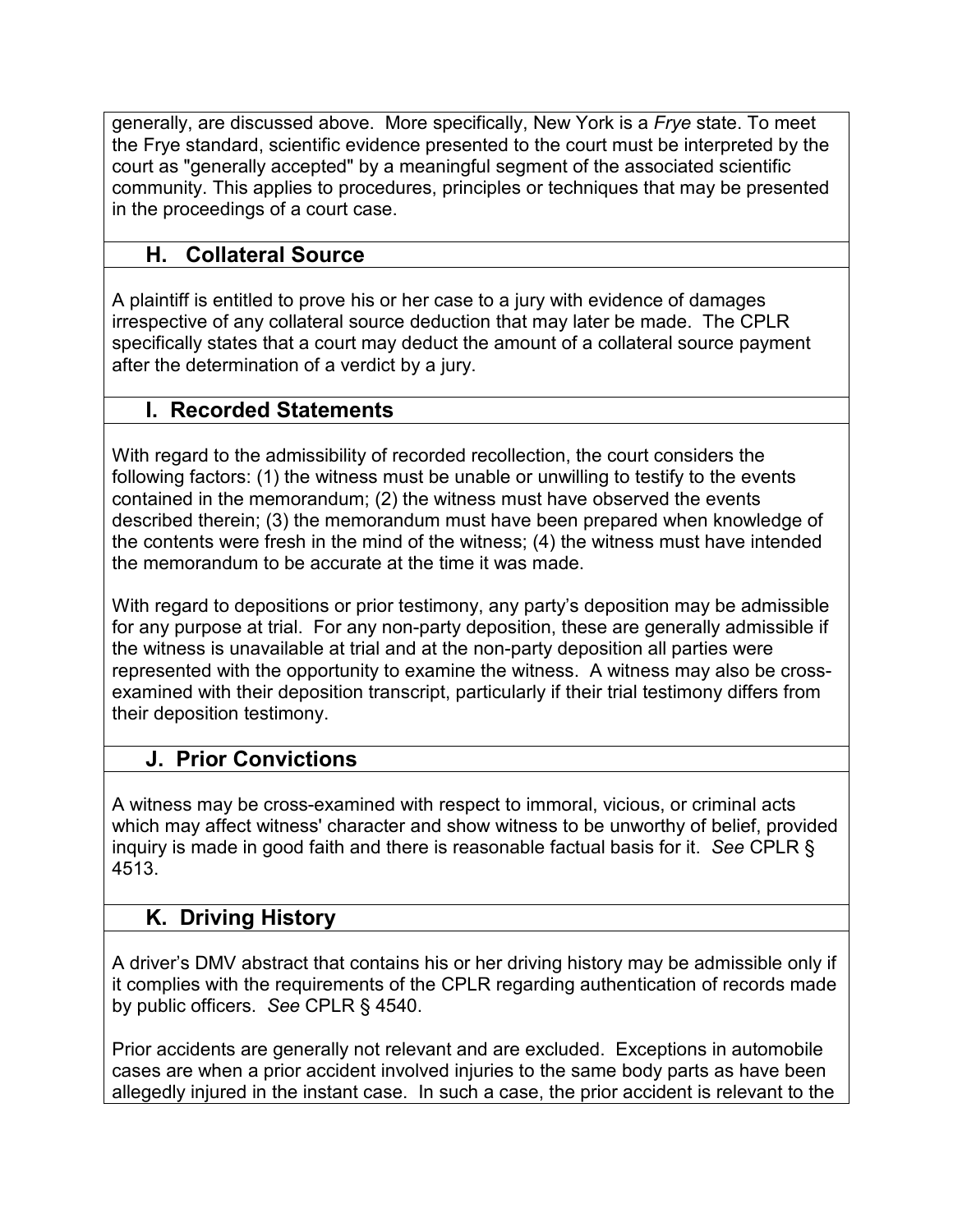determination of damages.

#### **L. Fatigue**

New York has adopted the Federal Motor Carrier Safety Regulations with regard to hours of service requirements. Violation of these rules is admissible with proof of proximate cause of the accident. The effect is the same as the violation of a city ordinance, as discussed above, in that it may constitute "some evidence" of negligence but does not constitute negligence per se.

## **M. Spoliation**

There is no independent cause of action for spoliation.

New York's spoliation remedies are governed by the same provision of the CPLR as the remedies for failure to disclose relevant discovery. If a Court finds that a party has destroyed evidence that "ought to have been disclosed," it may preclude a party from introducing such evidence at trial, strike a pleading of that party, or dismiss the complaint, if relevant. When determining the appropriate sanction, the party moving for sanctions must establish that they have been prejudiced by the spoliation and/or that dismissal is necessary as a matter of "elementary fairness." This standard is vaguely defined and trial courts are granted wide discretion that is rarely disturbed at the appellate level.

## **Settlement**

## **A. Offer of Judgment**

In New York this is known as an offer of compromise. Pursuant to CPLR § 3221, in any action except a matrimonial action, at least ten days before a trial of a matter, any party against whom a claim is asserted and against whom a separate judgment may be taken may serve upon a claimant an offer of settlement. Claimant has ten days to accept this offer in writing. If claimant does not accept the offer and fails to later secure a more favorable judgment, the claimant is responsible for paying the costs of the defendant who served the offer of judgment starting on the date that the offer was deemed rejected (10 days following its service).

Costs, however, do not mean actual costs incurred by a defendant. Rather, they refer to statutorily defined fees. An example is a witness fee. If a defendant pays an expert witness his or her customary fee, often in the several thousands, defendant will only be able to recover from plaintiff the statutorily defined witness fee of \$15 per day plus \$0.23 per mile for travel.

### **B. Liens**

#### **Workers' Compensation**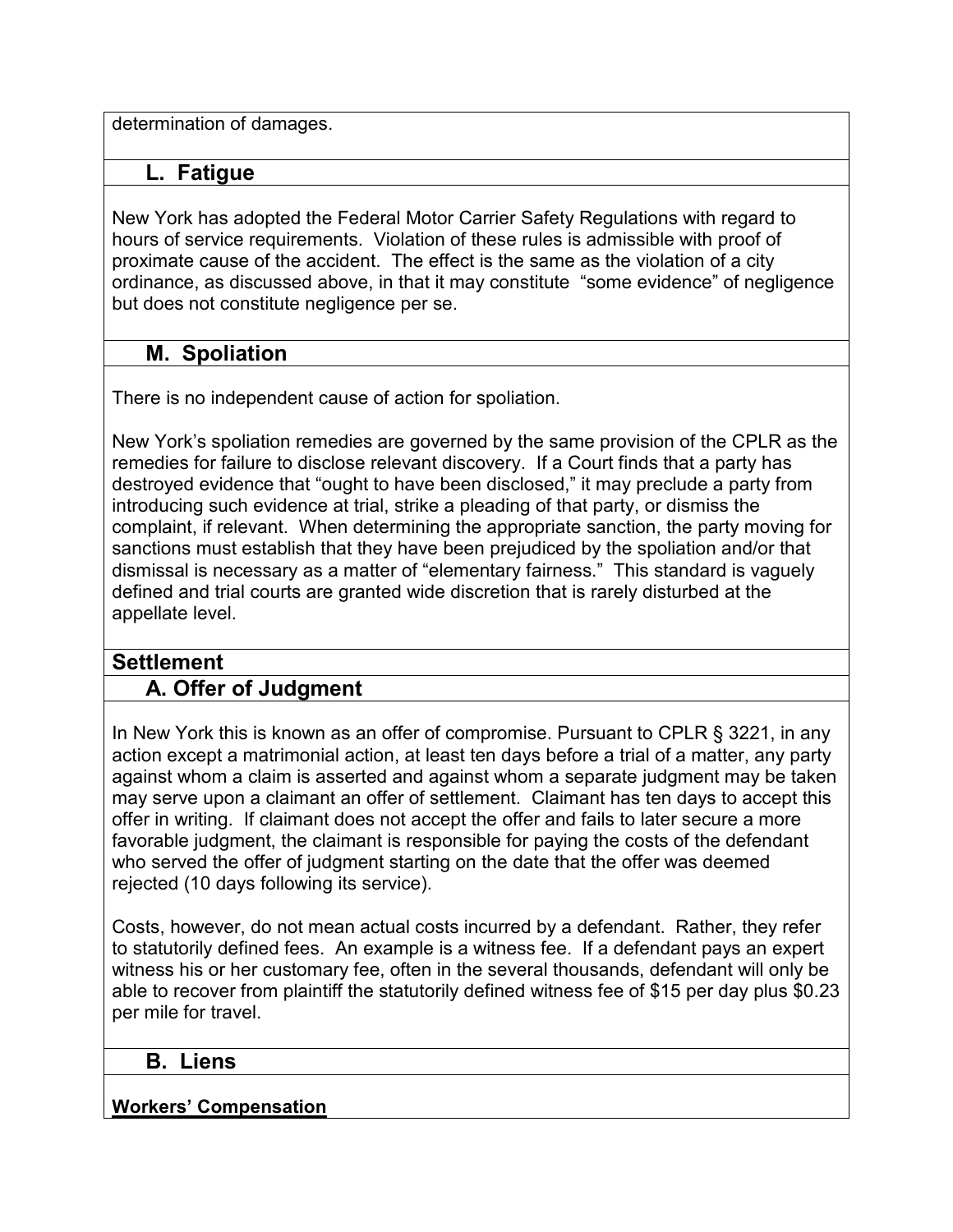Workers' Compensation carriers in New York have the ability to assert a lien for benefits paid out, beyond \$50,000, on any future recovery by its insured plaintiff, whether by verdict or settlement. *See* N.Y. Workers' Comp. Law § 29; N.Y. Insurance Law § 5105. The prevailing plaintiff must either secure the approval of the workers' compensation lienholder prior to the settlement, or within thirty days of the proposed settlement, apply on notice to the Supreme Court, to confirm the settlement amount. *See id.* 

### **Medicare/Medicaid**

Pursuant to the Medicare Secondary Payment Act, there will be a lien for any past and future medical expenses paid by Medicare on any settlement. This process is administered by the Centers for Medicare and Medicaid Services. Claimants have a duty to report any claims or workers' compensation filing that may involve Medicare funded medical treatment. Medicare's payments for care are deemed conditional and generally must be repaid from settlement funds or funds obtained by a plaintiff after trial. This law applies in every state, including New York, and imposes substantial responsibilities on both plaintiffs and defendants.

## **C. Minor Settlement**

Settlements with minors (and incompetents) are governed by Article 12 of the CPLR. No matter involving a minor may be settled with a minor's representative without the approval of the court after a process known as infant's compromise. If no formal lawsuit has been commenced, a special proceeding must be initiated in order to resolve the claim.

CPLR 1208 sets forth the proper procedure and papers required in presenting the infant's compromise petition and appearance at the Infant's Compromise Hearing.

## **D. Negotiating Directly with Attorneys**

A plaintiff's counsel is permitted to engage in settlement negotiations directly with defendant's insurance carrier and this often happens in New York. The carrier, however, may refer all inquiries to the retained counsel.

## **E. Confidentiality Agreements**

The current status of the law surrounding confidential settlements in New York is unclear. While many settlements contain confidentiality provisions, it is unclear if these are enforceable.

In particular, when a matter is settled and voluntarily discontinued, the parties must file the "terms" of this settlement with the Clerk. General practice is to file a stipulation of discontinuance without the settlement terms. The Clerk, in practice, accepts these to close the file as long as the \$35 filing fee is paid. In order to avoid unintended adverse consequences for failing to follow the literal terms of the CPLR, it is recommended that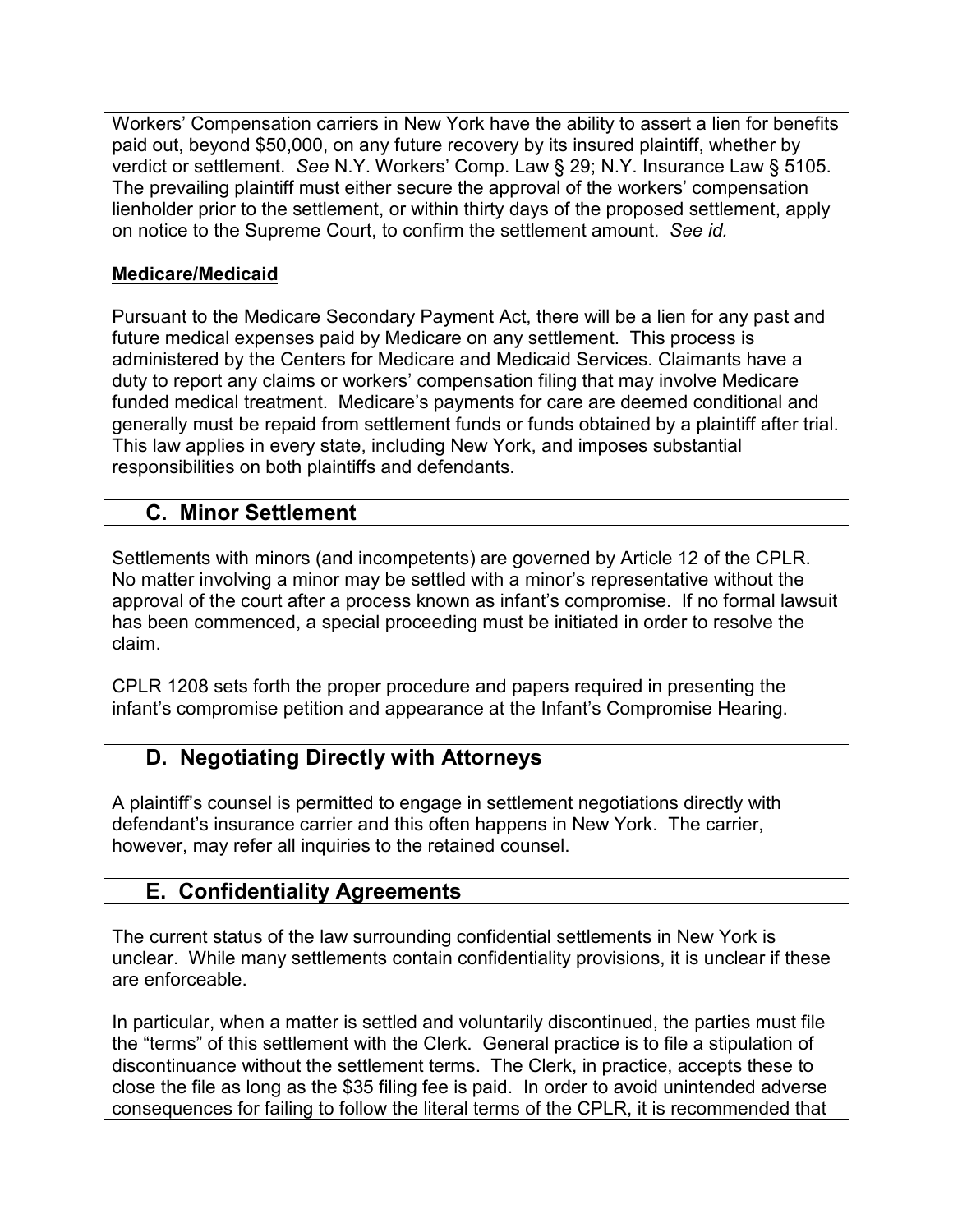the stipulation of discontinuance be drawn to include language such as "this discontinuance is based on a settlement reached by the parties on the issues outstanding between them [maybe include the date], among which is the understanding that the details of the agreement and the consideration furnished for it on each side are to remain confidential." *See* TRACKING THE NEW LAW ON FILING SETTLEMENTS STILL MOST CONTROVERSIAL ISSUE: SEEKING WAYS OF FILING SETTLEMENTS WITHOUT REVEALING UNDERLYING DETAILS, SIEGEL'S PRACTICE REVIEW.

Regardless of how the settlement was filed with the court or its terms, however, these agreements may still be discoverable in future litigation or with continuing litigation involving non-settling defendants in a multi-defendant case where indemnification/contribution may be an issue. In determining whether confidential settlement terms are discoverable, a court looks to whether the confidential settlement has any bearing on the case currently before the court. In the absence of any "tangential relevance," disclosure of a confidential settlement will be denied. *See Mahoney v. Turner Construction Co.*, 872 N.Y.2d 433 (1st Dep't 2009)

## **F. Releases**

Releases are generally full releases from liability that include a "hold harmless" clause for the named defendants and their insurance carrier for all liens or claims currently known or unknown, arising from the subject incident.

## **G. Voidable Releases**

A release may be unilaterally voided only where the release was secured through duress or fraud. *See, e.g.*, *Board of Managers of NV 101 N 5th Street Condominium v. Morton*, 39 Misc.3d 1212(A) (N.Y. Sup. Ct. 2013).

In New York, it is unlawful to negotiate a settlement with a hospital patient within 15 days of the injury. *See, e.g.* Judicial Law § 480. Violation of this law, however, does not automatically void the release. Instead it places the burden on the releasee to establish that the release was secured without fraud or duress.

## **Transportation Law A. State DOT Regulatory Requirements**

New York has adopted the Federal Motor Carrier Safety Regulations with regard to interstate traffic. There are certain exceptions for motor carriers that operate strictly intrastate, however. These limited exceptions can be found at: https://www.dot.ny.gov/divisions/operating/osss/repository/17\_NYCRR\_Part\_820.pdf

## **B. State Speed Limits**

Irrespective of the posted speed limit, if applicable, the general catchall rule in New York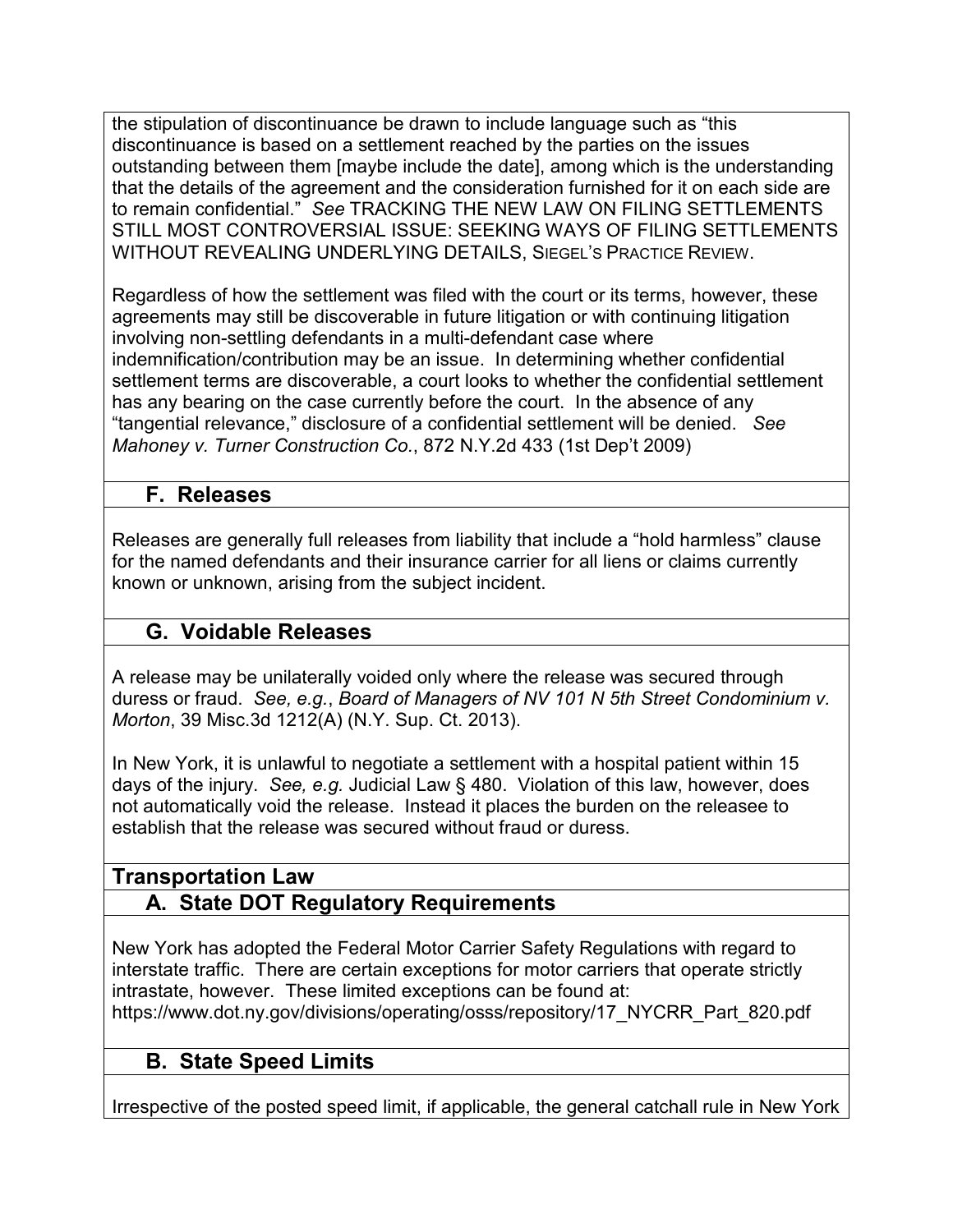is "no person shall drive a vehicle at a speed greater than is reasonable and prudent under the conditions and having regard to the actual and potential hazards then existing." *See* Veh. & Traf. L. § 1180.

On a New York State public highway without a posted speed limit, the default speed limit is 55 mph. State law authorizes a maximum speed limit of 65 mph on a series of specifically enumerated limited access highways. *See* Veh. & Traf. L. § 1180-a(3). The speed limit on all roadways within New York City, except on limited access-highways, is 30 mph.

## **C. Overview of State CDL Requirements**

Drivers must undergo a medical examination pursuant to federal regulation and pass a criminal background check. Drivers must possess a valid driver's license in New York prior to taking a written examination for a CDL learner's permit. This permit functions similarly to a regular learner's permit in that the holder may operate a commercial vehicle only when accompanied by a fully licensed driver. A permit holder may never transport hazardous materials, even if the supervising driver has a valid hazmat endorsement. Drivers must then pass a road test to obtain a full CDL license.

Each endorsement requires the payment of a separate fee. Below is a list of endorsements and whether a written and/or skills test is required:

T―Double/Triple Trailers (knowledge test only)

P―Passenger (knowledge and skills tests)

N―Tank Vehicle (knowledge test only)

H―Hazardous Materials (knowledge test only)

S―School Buses (knowledge and skills tests)

## **Insurance Issues A. State Minimum Limits of Financial Responsibility**

The minimum limits for personal automobile insurance coverage in New York are \$25,000/\$50,000 for bodily injury, \$50,000/\$100,000 for death, and \$10,000 for property damage.

## **B. Uninsured Motorist Coverage**

New York requires a minimum of uninsured motorist coverage for all policies in the state at the same minimum limits described above.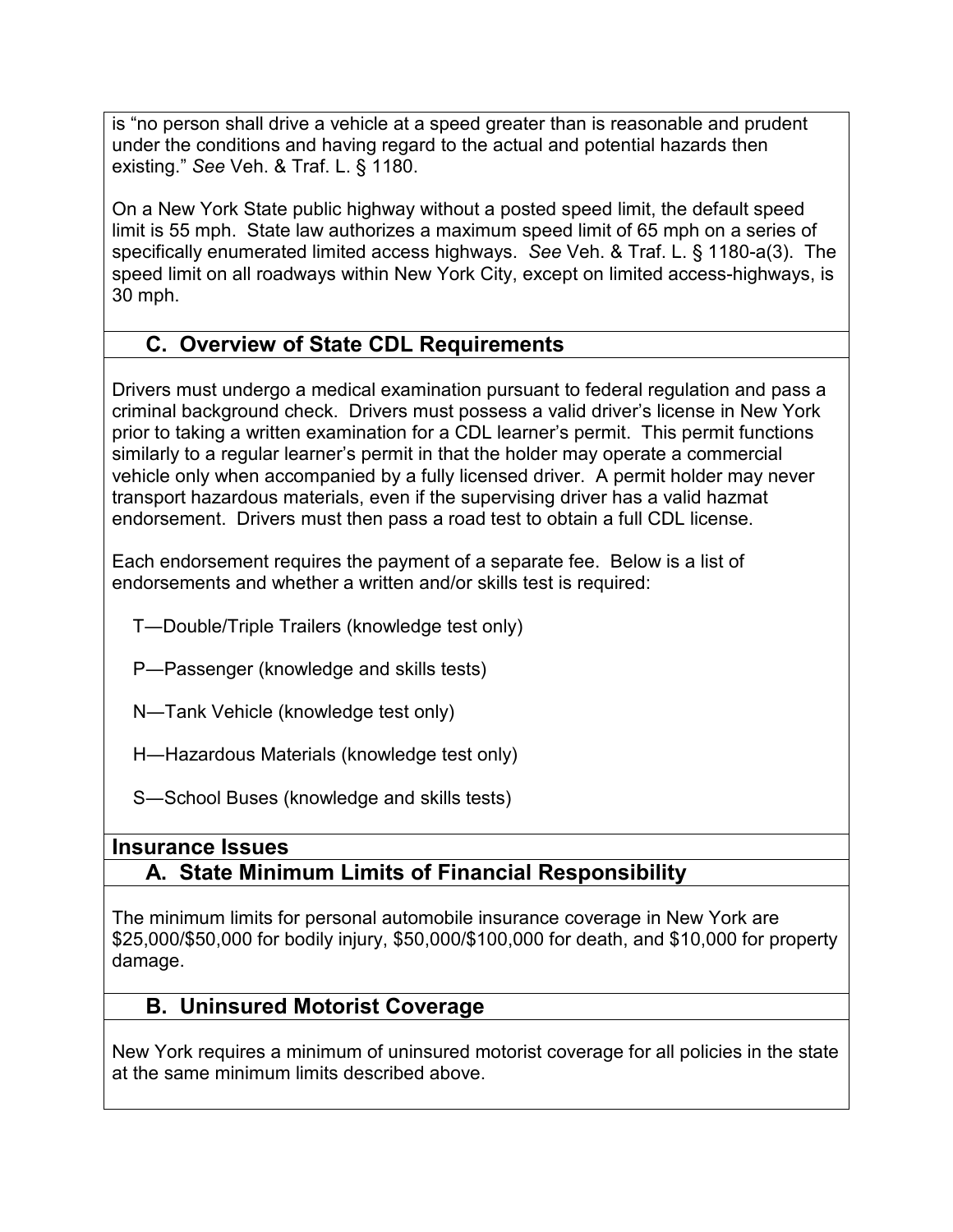### **C. No Fault Insurance**

Every automobile insurance policy in New York must include an endorsement for first party no fault benefits.

#### **Purpose**

The idea behind "first party" or "personal injury protection" benefits is to restore individuals to health and productivity as swiftly as possible by ensuring the prompt payment of certain expenses, without regard to fault. *Nyack Hosp. v. General Motors Acceptance Corp.,* 8 N.Y.3d 294, 300, 832 N.Y.S.2d 880 (2007) (the fundamental goal of this regulatory scheme is "to promote prompt payment of legitimate claims").

Since insurers are obligated to pay PIP benefits early on, when there is only a limited opportunity to investigate a claim, the courts have held that the payment of PIP benefits does *not* amount to an admission that an injury or loss was caused by the accident at issue. Therefore, an insurer can argue the lack of a causal connection between the injuries and accident in subsequent litigation. *Dermatossian v. New York City Transit Auth.*, 67 N.Y.2d 219, 501 N.Y.S.2d 784 (1986).

#### **First Party Benefits**

First party benefits will reimburse "for basic economic loss sustained by an eligible injured person on account of personal injuries caused by an accident arising out of the use or operation of a motor vehicle . . . during the policy period . . ."

First party benefits (other than death benefits) are payments equal to basic economic loss reduced by:

- A. 20% of the eligible injured person's loss of earnings from work (to the extent that an eligible injured person's basic economic loss includes loss of earnings and future earnings that may be "reasonably projected" may also be recovered);
- B. amounts recovered or recoverable on account of personal injury to an eligible injured person under State or Federal laws providing social security disability or workers' compensation benefits;
- C. the amount of any applicable deductible (such deductible shall apply to each accident and only to the total of first party benefits otherwise payable to the named insured and ay relative as a result of the accident).

#### **Basic Economic Loss**

• Shall not exceed \$50,000 per person, per accident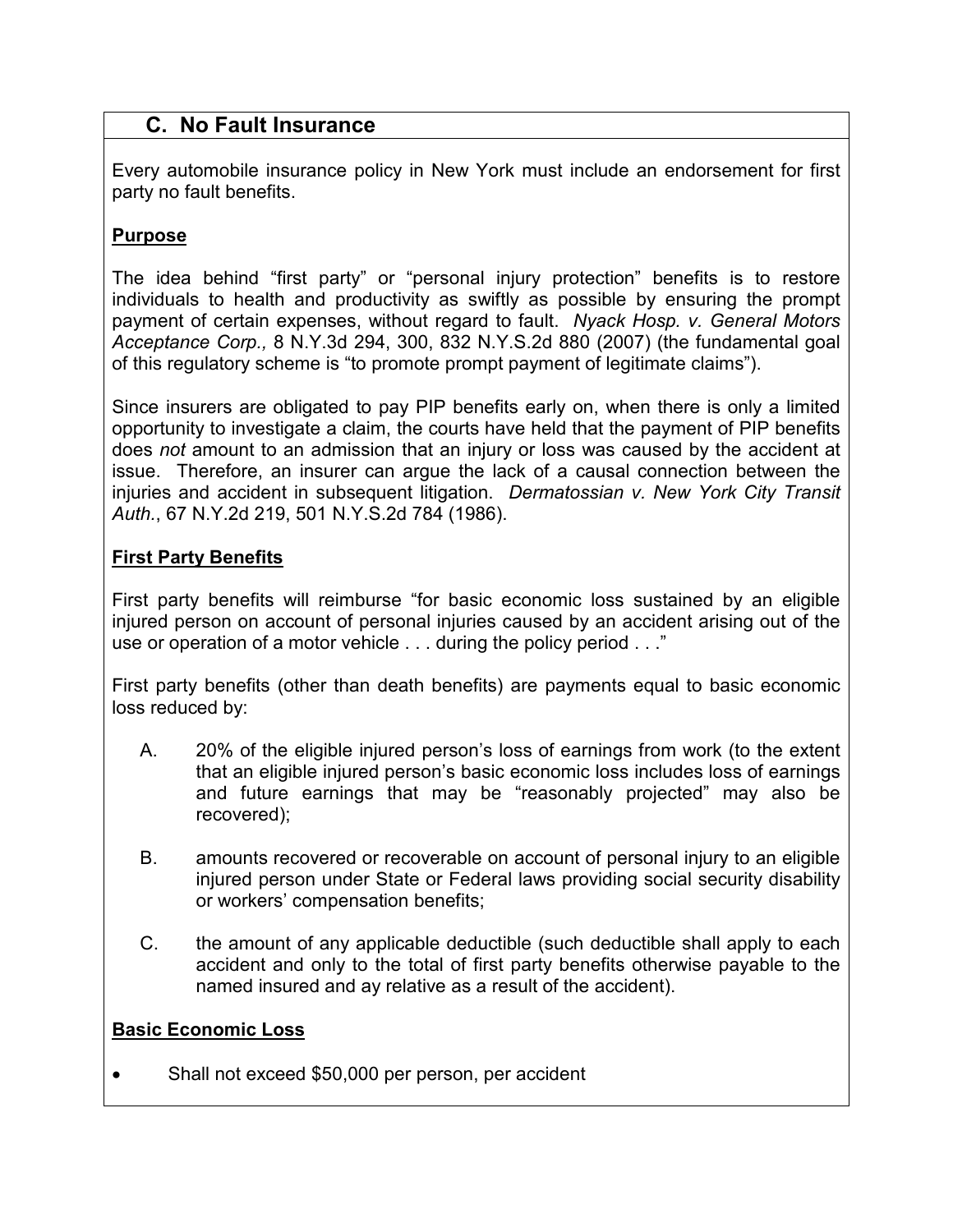• Consists of the following:

#### **A. Medical Expense**

- includes medical, hospital, surgical, nursing, dental, ambulance, x-ray, prescription, prosthetic, psychiatric, physical and occupational therapy and rehabilitation, nonmedical remedial care and treatment rendered in accordance with a religious method of healing recognized by New York law, and "any other" professional health services.
- Medical expenses are not subject to a time limitation if, within one year of the accident, it is determined that further medical expenses "may" be sustained as a result of the injury.

#### **B. Work Loss**

- Consists of a sum up to a maximum payment of \$2,000 per month for a maximum period of three years after the accident (or until the \$50,000 limit of combined medical expenses/wage loss is exhausted).
- Includes:
	- 1. loss of earnings from work which the eligible injured person would have performed had such person not been injured
	- 2. reasonable and necessary expenses sustained in obtaining services in lieu of those which such person would have performed for income.
- Calculated based upon the injured person's 52 week income prior to injury.

### **C. Death Benefit**

• a \$2,000 payment to the estate, in addition to the \$50,000 basic economic loss limit.

### **D. Other "Reasonable and Necessary" Expenses**

• A maximum payment of \$25 per day for a period of up to one year after the accident.

### **"Eligible Injured" or "Covered" Person**

- The named insured and any relative who sustains injury arising out of the use or operation of any motor vehicle or motorcycle (while not occupying a motorcycle).
- Any other person injured as a result of the "use or operation" of a vehicle in New York, while not occupying another vehicle.
- Any New York resident who sustains injury arising out of the use or operation of a vehicle outside New York while not occupying another motor vehicle.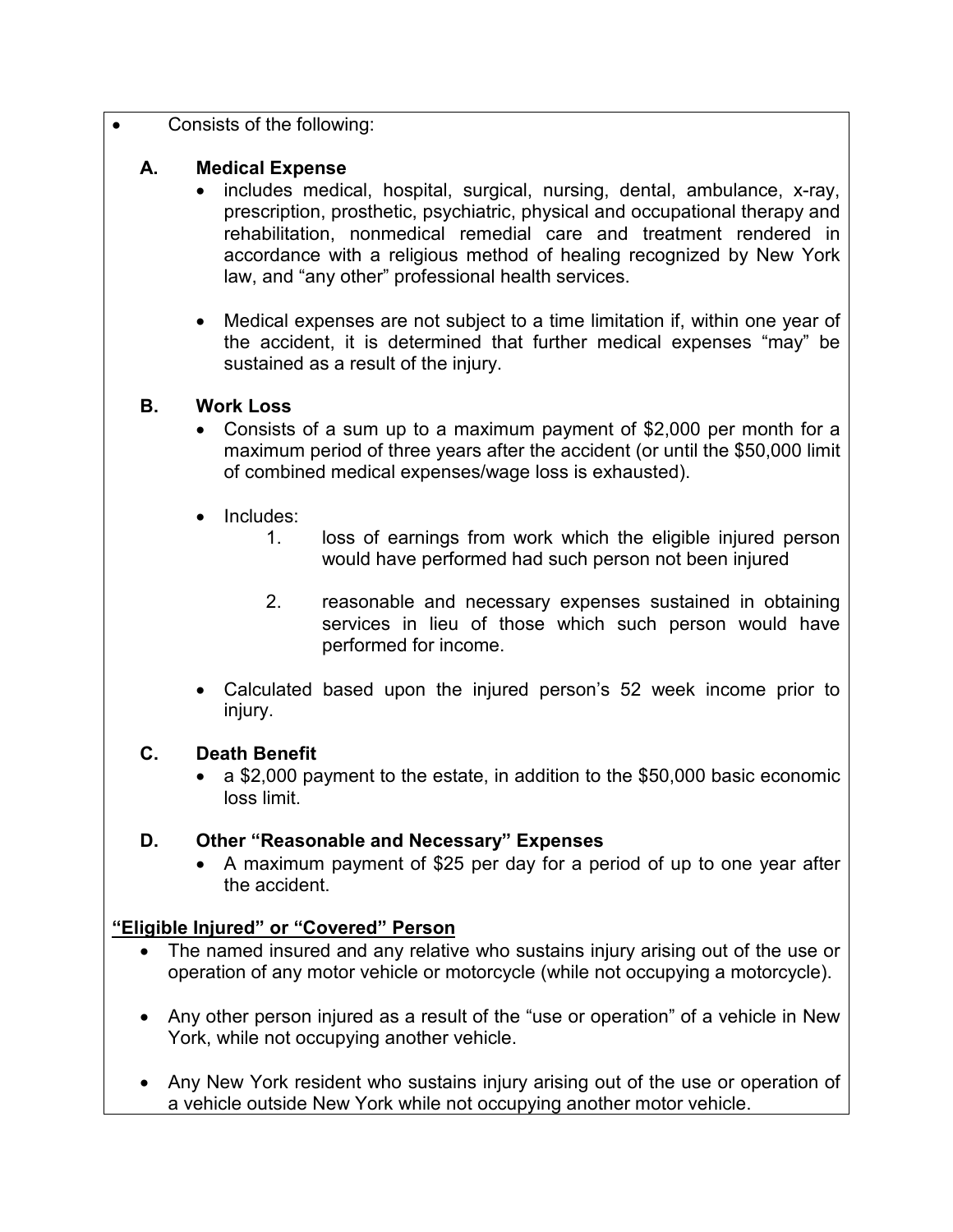### **Auto coverage follows the vehicle in New York**

#### **"Relative"**

• A spouse, child or person related to the named insured by blood, marriage or adoption, who regularly resides in the insured's house.

#### **Ineligible for PIP Benefits:**

- The named insured (or any relative), while occupying or while a pedestrian struck by, an uninsured motor vehicle owned by the named insured (or the relative).
- The insured (or any relative) while occupying or while a pedestrian struck by, an insured vehicle other than the insured vehicle.
- Any person occupying a motorcycle.
- Any person who intentionally causes his/her own injuries.
- Any person who is injured while intoxicated or impaired by the use of a drug.
- Any person committing a felony or avoiding lawful apprehension/arrest.
- Any person operating a vehicle in a race or speed test.
- Any person operating/occupying a vehicle known to be stolen.
- Any person repairing, servicing or maintaining a vehicle within the scope of their employment, on the business premises.

#### **Basic Economic Loss Exceeding \$50,000**

- The injured person may pursue additional PIP benefits, file a claim with their own health insurance company or apply for disability benefits.
- The injured person may also sue the tortfeasor (i.e., the person responsible for the accident) for economic losses exceeding \$50,000 *and* for non-economic damages (i.e., pain and suffering), but only if the injured person sustained an injury that qualifies as "serious" under New York State Insurance Law.

Section 5102(d) of the Insurance Law defines as serious injury as a personal injury which results in death; dismemberment; significant disfigurement; a fracture; loss of a fetus; permanent loss of use of a body organ, member, function or system; a permanent consequential limitation of use of a body organ or member; a significant limitation of use of a body function or system; a medically determined injury or impairment of a non-permanent nature which prevents the injured person from performing substantially all of the material acts which constitute such person's usual and customary daily activities for not less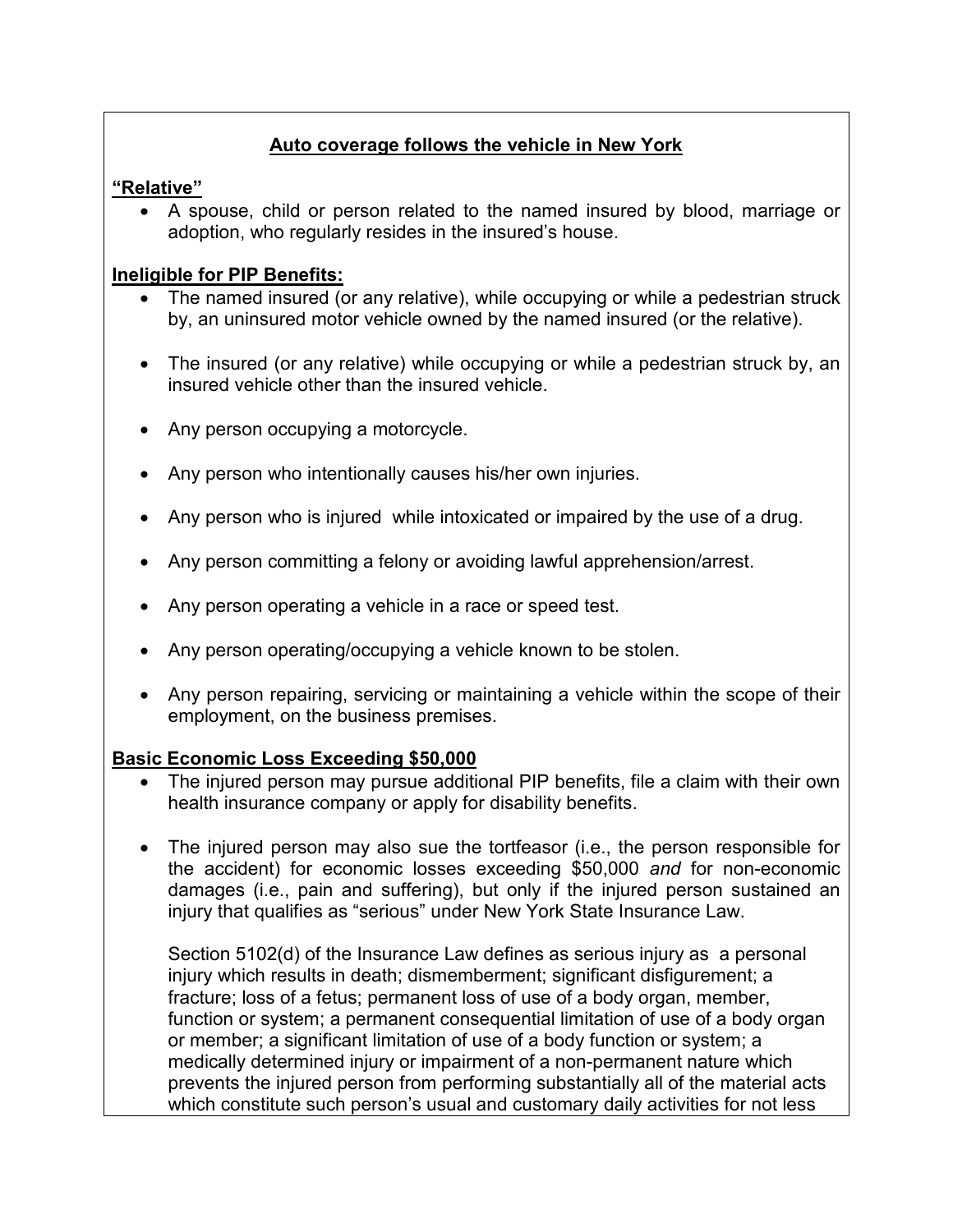than ninety days during the one hundred eighty days immediately following the occurrence of the injury or impairment.

## **D. Disclosure of Limits and Layers of Coverage**

Defendants must disclose both their primary and excess insurance coverage, including copies of the policies if demanded, pursuant to CPLR § 3101(f).

## **E. Unfair Claims Practices**

New York has adopted an unfair claims settlement statute that does not create a private cause of action. Instead it establishes timelines to respond to claims, communications, settlement tenders, etc. which, if violated, subject the insurer to fines by the state. The specific provisions are found in New York Insurance Law § 2601 – 2615.

## **F. Bad Faith Claims**

**First Party Claims** - New York does not recognize a private tort cause of action for bad faith in the first-party insurance context. However, New York does permit actions for bad faith sounding in breach of contract arising out of the duty of good faith and fair dealing implicit in all insurance contracts, requiring the insurer to timely investigate, bargain for and settle all claims in good faith. *See Bi-Economy Market, Inc. v. Harleysville Ins. Co. of New York*, 10 N.Y.3d 187, 856 N.Y.S.2d 505 (2008).

**Third-Party Claims** – Pursuant to *Pavia v State Farm Mut. Auto. Ins. Co.*, 82 N.Y.2d 445 (1993), "in order to establish a prima facie case of bad faith, the plaintiff must establish that the insurer's conduct constituted a 'gross disregard' of the insured's interests--that is, a deliberate or reckless failure to place on equal footing the interests of its insured with its own interests when considering a settlement offer. In other words, a bad-faith plaintiff must establish that the defendant insurer engaged in a pattern of behavior evincing a conscious or knowing indifference to the probability that an insured would be held personally accountable for a large judgment if a settlement offer within the policy limits were not accepted."

## **G. Coverage – Duty of Insured**

An insured in New York has a duty to give notice to its insurer as soon as practicable.

An insurer that seeks to disclaim coverage based upon the insured's lack of cooperation must demonstrate 1) that it acted diligently in seeking to bring about the insured's cooperation; 2) that its efforts were reasonably calculated to obtain the insured's cooperation; and 3) that the attitude of the insurer was one of "willful and avowed obstruction." *Thrasher v. U. S. Liability Ins. Co.*, 19 N.Y.2d 159 (1967). An insurer must also demonstrate that the late notice resulted in prejudice to the insurer.